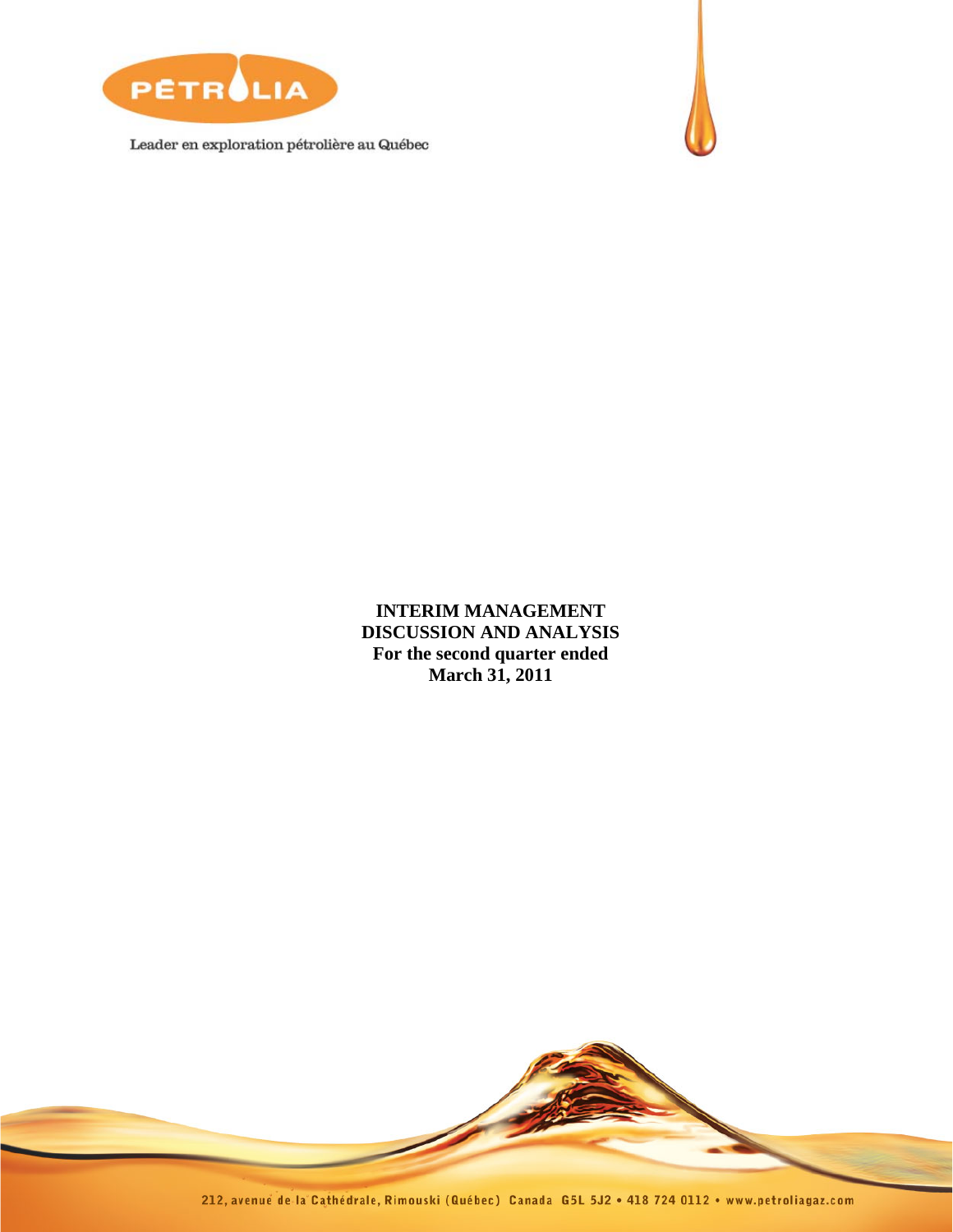# **INTERIM MANAGEMENT DISCUSSION AND ANALYSIS FOR THE SECOND QUARTER ENDED MARCH 31, 2011**

This interim management discussion and analysis is an addition and supplement to the quarterly financial statements and should be read in conjunction with them and the audited financial statements for the fiscal years ended September 30, 2010 and 2009, and the annual management report when required.

This report presents the view of Management on current Company activities and financial results as at March 31, 2011. It may also cite significant events that occurred after March 31, 2011 and provides a preview of activities during the coming months.

### **HIGHLIGHTS FOR THE QUARTER**

- Unveiling of analysis results for a core sample extracted from the Macasty Formation on Anticosti Island;
- Continuation of various analyses, in collaboration with external firms, notably the evaluation of the Haldimand reservoir and better options for its exploitation;
- Release of the BAPE report on shale gas and decision to conduct a Strategic Environmental Assessment (SEA).

# **PÉTROLIA'S INTERESTS**

# **1.1 DATE**

This management report for the three-month period ended March 31, 2011 is dated May 12, 2011.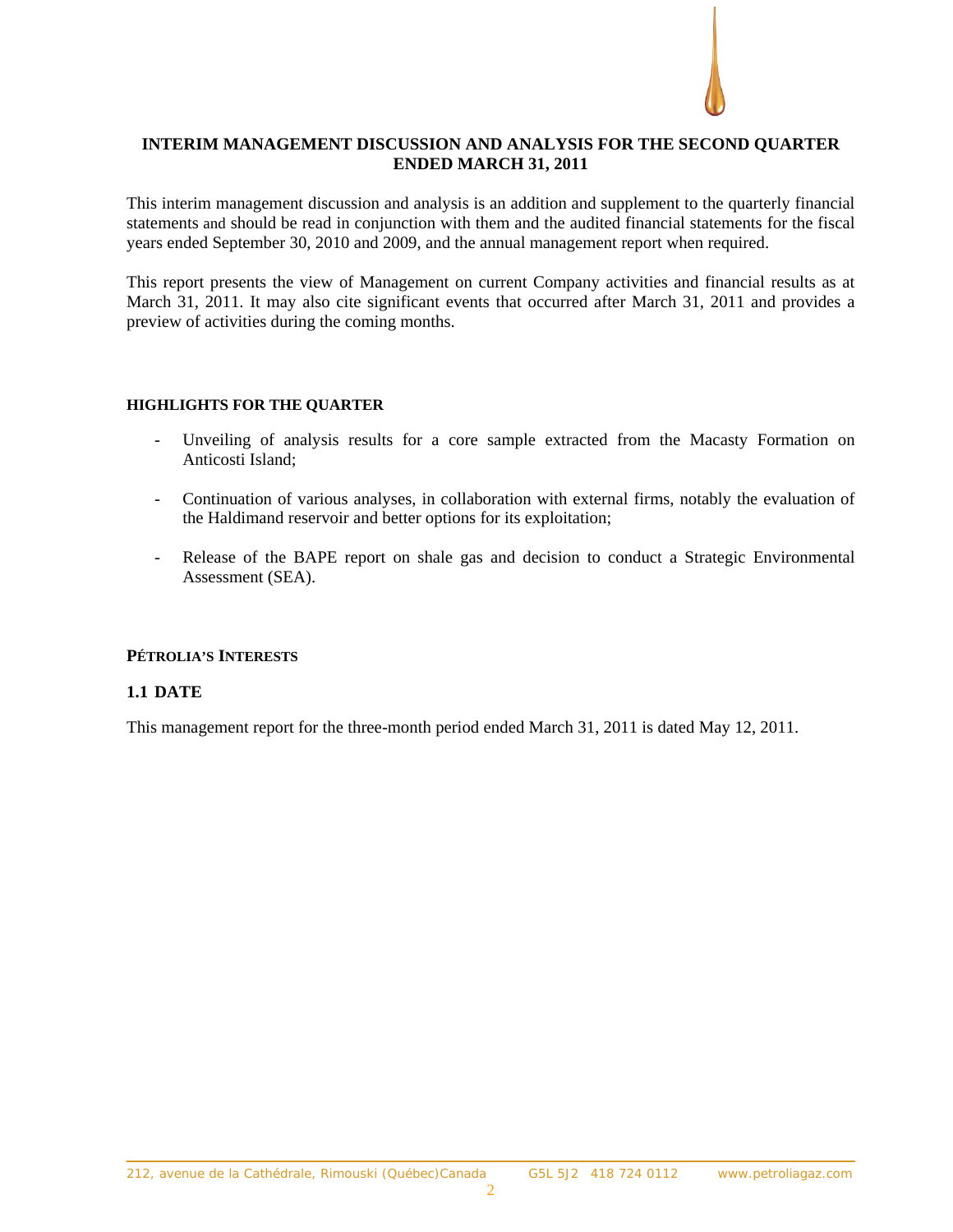

The following map illustrates the extent of the area over which Pétrolia holds interests.

# **1.2 NATURE OF ACTIVITIES**

The Company, incorporated under the Quebec *Business Corporations Act*, is an oil and gas exploration company. It has been listed on the TSX Venture Exchange since February 16, 2005 under the symbol PEA. The Company's primary activities are the exploration and development of its oil and gas properties. To achieve its objectives, the Company has entered into various partnership agreements characteristic of the oil and gas industry.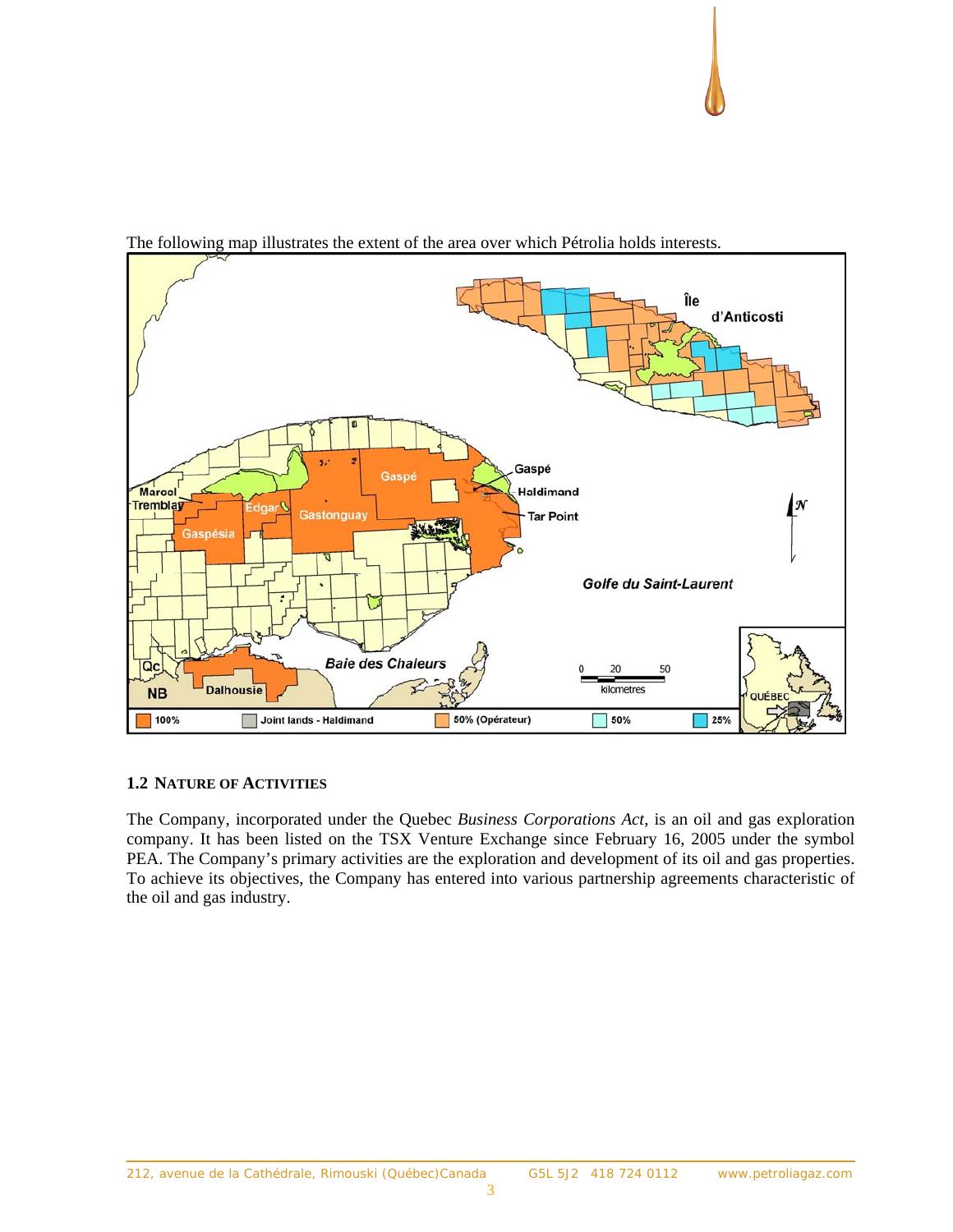### **1.3 FORWARD-LOOKING STATEMENTS**

Some of the declarations made in this report may constitute forward-looking statements. These statements concern future events or Pétrolia's future economic results, and comprise risks, uncertainty and other known and unknown factors with a potentially significant impact on results, profits or achievements, compared to the contents of Pétrolia's declarations. Actual events or results may therefore prove to be quite different. Accordingly, a decision to invest in Pétrolia shares should at no time be based on these forward-looking statements. Pétrolia disclaims all intentions or responsibilities with regard to updating these forward-looking statements.

### **1.4 STRATEGY AND OUTLOOK**

The Company's objective involves discovering marketable oil resources and putting them into production as quickly as possible, with the goal of becoming profitable. While striving to achieve this objective, the Company also ensures that its activities bear in mind personal safety as well as environmental and social considerations. Pétrolia achieves this objective by holding rights over promising licenses and signing agreements with partners having the necessary technical expertise. The Company installs wells according to scientific and technical principles, and relies on the best trade practices for its drilling activities. Particular attention is also paid to relations with the local socioeconomic environment.

# **1.4.1 GOVERNMENT DECISION**

During the quarter ended March 31, 2011, the Government of Quebec unveiled a report prepared by the Bureau des audiences publiques sur l'environnement (BAPE) on shale gas in the Lower Saint Lawrence. It also announced that it would follow the BAPE recommendation to conduct a strategic environmental assessment on the development of this resource. The expert committee (in the process of being formed) charged with this mandate will also look at the presence of shale elsewhere in Quebec.

Details on how this study will be conducted have not yet been finalized. The consequences of this decision on the industry's activities also remain to be seen. This situation could affect equipment availability, the nature of the works, as well as the related work authorizations.

As regards oil exploration, the proposed regulations published in May subject fracturing to tighter rules and require operators to have more knowledge of hydrogeology. Pétrolia has already taken steps in this regard. However, the environmental evaluation does not seem to be required for drilling if shale is not involved.

Management is closely monitoring this matter so as to be able to continue its activities aimed at developing the Haldimand deposit and defining an action plan for its other properties.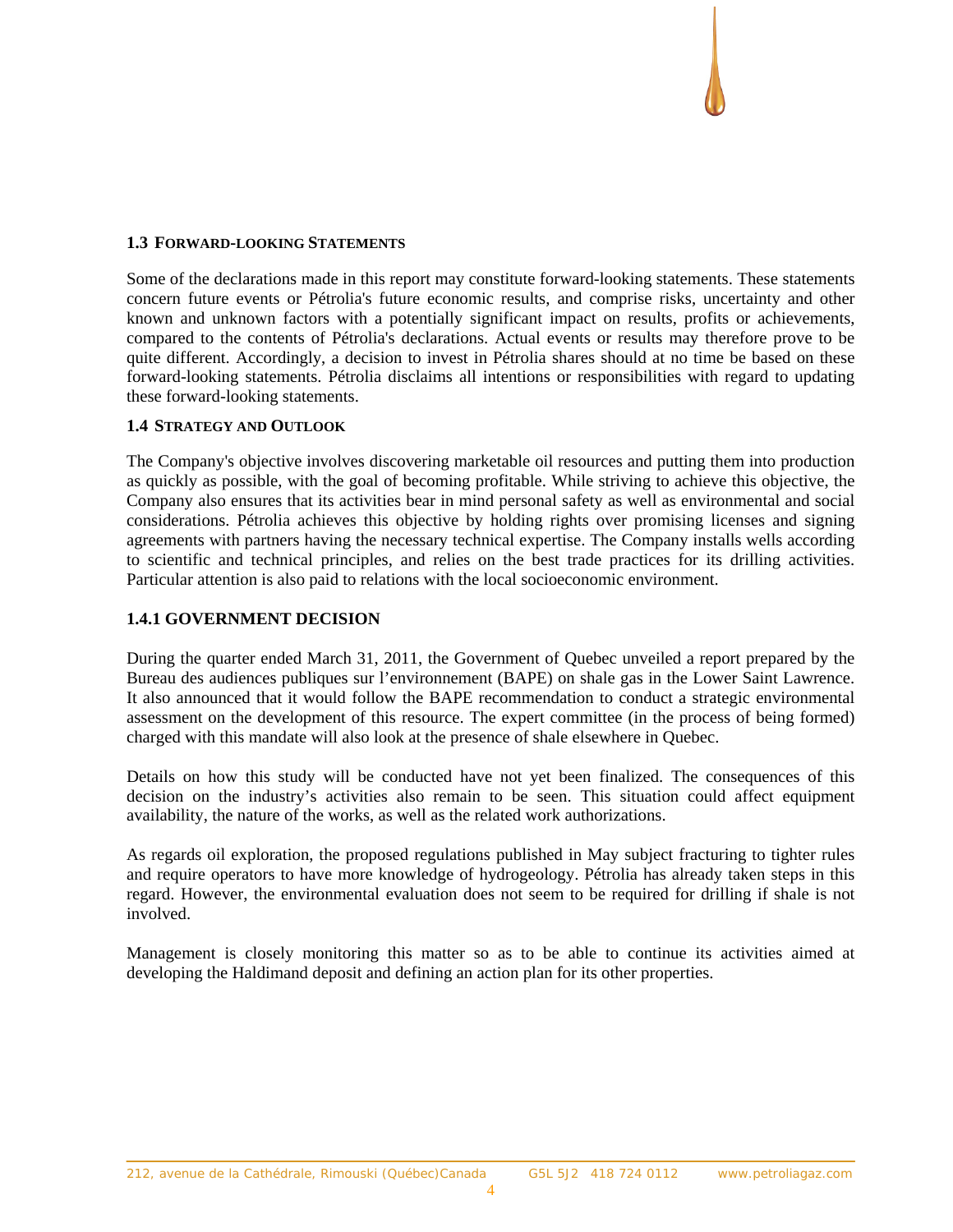# **1.4.2. GASPÉ**

# **1.4.2.1** *Haldimand*

From the outset, Pétrolia dedicated a large part of its activities to exploring the geological formation known as the York River, confident that it would discover commercially producible oil reserves. Its expectations were met with the discovery of the Haldimand deposit, near Gaspé, whose recoverable oil resources are estimated at 7.7 million barrels over a territory of 9  $km^2$ , although the seismic survey indicates that the deposit extends beyond this area.

At the end of the previous quarter, Pétrolia entered into a partnership agreement with Québénergie to speed up the development of the Haldimand deposit and surrounding territory ( $\pm 2,500$  km<sup>2</sup>). The partners have been working closely together on a work plan that should bring the field on production.

Placing this field on production poses numerous technical challenges that the Company and its partner are currently working to resolve with the help of specialized firms. An unconventional deposit, it is composed of sandstone in the York River Formation. Various options for placing the deposit on production were



 examined during the quarter. An action plan to move towards production is being finalized.

When this happens, Haldimand will become the leading commercial oil operation in Quebec.

*Territory covered by the agreement with Québénergie* 

# *1.4.2.2 Tar Point project*

Located 15 km south-east of the Haldimand wells, this well, which was drilled in 2009, has bottomed out at 2,434 m. It crosses the entire York River Formation as well as part of the Indian Cove Formation. The well has revealed the following:

- The upper portion of the York River Formation contains no oil, because burial is too limited;
- The lower portion contains limited signs of oil with porosity and permeability characteristics similar to those of Haldimand;
- In the Indian Cove Formation, two sections of open fractures, each around 100 m thick, revealed many signs of gas and oil. During a production test on one of these two zones, the Formation delivered light crude.

The drilling results for Pétrolia-Tar Point No. 1 confirm high hydrocarbon potential as well as the value of the Haldimand Corridor. It also demonstrates Indian Cove's potential for new exploration.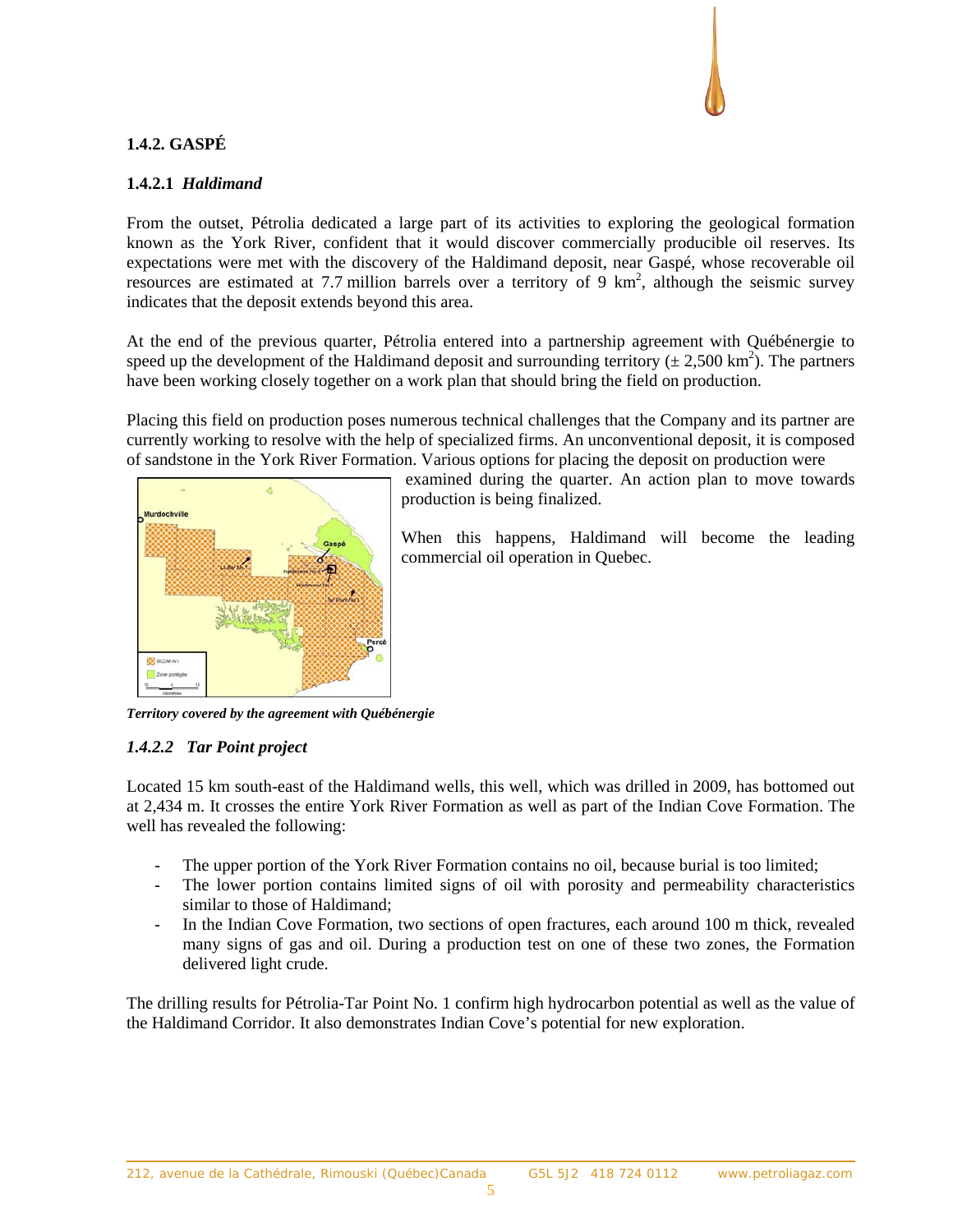

# *1.4.2.3 Bourque*

A 3-D seismic survey carried out by Pétrolia in 2008 suggests the presence of a reef complex in the West Point Formation, an older geological formation than York River. This type of trap can store considerable quantities of hydrocarbons. The traps identified are the same as the Leduc reefs in Alberta, in which giant oilfields have been discovered, marking a turning point for oil and gas exploration in that province.

Located 70 km west of Gaspé city, the Bourque project offers an opportunity to discover a significant deposit. The total depth of the targets varies between 2,300 and 3,000 m.

The Bourque project is very important to Pétrolia and its shareholders in view of the size of the potential discoveries and the interest this would generate in the Company's other properties in the Gaspé region, characterized by similar geologic conditions. Moreover, the target is conventional such that the license process will not be affected by the government announcements concerning shale exploration and hydraulic fracturing operations.

# **1.4.3 ANTICOSTI**

Anticosti Island remains a priority because of its recognized potential. The extraction of a core sample in the summer of 2010 during the drilling of the Pétrolia Corridor Chaloupe No. 1 well opened the door to a new exploration possibilities in the territory, i.e. the Macasty shales.

Geologists have long known about the presence of oil shales on Anticosti Island. However, this exploration possibility only recently attracted international attention. Consequently, last summer Pétrolia and Corridor Resources attempted to ascertain the oil potential of the Macasty shales by extracting three contiguous core samples, totalling 27 m in length, in the Chaloupe well. The results were awaited with all the more anticipation since the area in question extends over a large part of Anticosti Island. Preliminary results of the core sample analyses unveiled this past quarter confirmed the oil potential of this shale.

# **1.4.4** *Revenues*

Although Pétrolia is at the exploration stage for most of its properties, the Haldimand deposit is producing 10 barrels per day during testing. This oil is being held in inventory for technical reasons. Revenues during this quarter thus consist of interest on deposited amounts. Its financing is still assured through the issuance of shares of its capital, tax credits arising from current tax rules in Quebec, and agreements entered into with its partners.

During the quarter, the Company did exploration work for an amount of \$977,616, compared with \$2,450,816 for the corresponding quarter of 2010. For the first quarter it incurred a net loss of \$0.008 per share, compared to a net loss of \$0.0092 per share for the same quarter in 2010.

The commitments intended to maintain its exploration licenses in effect are disclosed under "Commitments."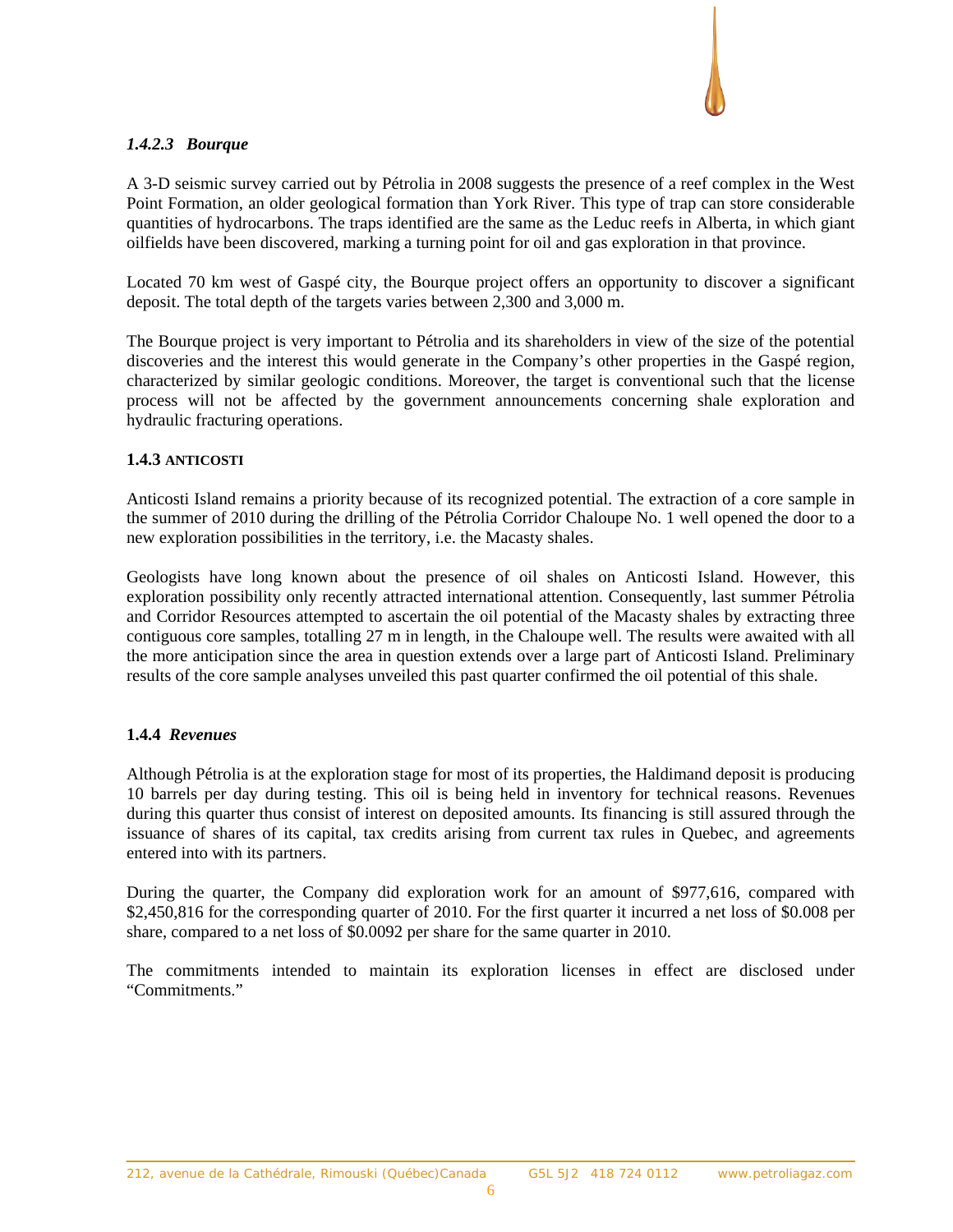# **1.5 EXPLORATION WORK**

# **1.5.1 HALDIMAND PROJECT**

The work performed to date reveals that Haldimand is a low permeability deposit. However, despite this characteristic of unconventional deposits, which usually require hydraulic fracturing to extract the resource, the Haldimand No. 1 well naturally produces about 10 barrels per day.

In addition to evaluating the known sector of the field, work will be done to determine whether the deposit extends beyond the area currently of interest to the parties involved and to determine its potential.

# *1.5.1.1**Production test*

Pétrolia continued production testing of the Haldimand No. 1 well begun on June 30, 2010 in order to collect additional information on the deposit and to better identify its characteristics. A total of  $142 \text{ m}^3$ (890 barrels) of oil were produced during this test period, compared to  $102 \text{ m}^3$  (639 barrels) in the previous quarter. The well's production was placed in inventory throughout the quarter.

# *1.5.1.2 Field studies*

Two studies were carried out during the quarter:

- A study of pressure build-up data for the Haldimand No. 1 and No. 2 wells, which shows that the production mechanism is associated with open fractures in compact rock. This mechanism explains the current production of the Haldimand No. 1 well. Drilling a horizontal well will allow us to validate this conclusion while favouring greater productivity;
- A study of the reservoir's natural fracturing mechanism, which allowed us to identify the fracture type and parameters contributing to current production.

# *1.5.1.3 Studies to conduct the fracturing tests*

With a view to optimizing well productivity, Pétrolia is examining the possibility of conducting well stimulation tests with hydraulic fracturing. The test date will depend on the results of the analyses, availability of the required equipment, and the government approval process.

The studies underway involve:

- Determining the physical parameters (pressure, flow, pump logistics, etc.) of the fracturing;
- A series of laboratory tests to determine the best fracturing fluid. The tests are conducted on core samples from Haldimand No. 2 using different fluids (water, oil from the deposit, liquid carbon dioxide and liquid nitrogen).

Parallel to these studies, the Company is working on a plan to acquire scientific and environmental monitoring information.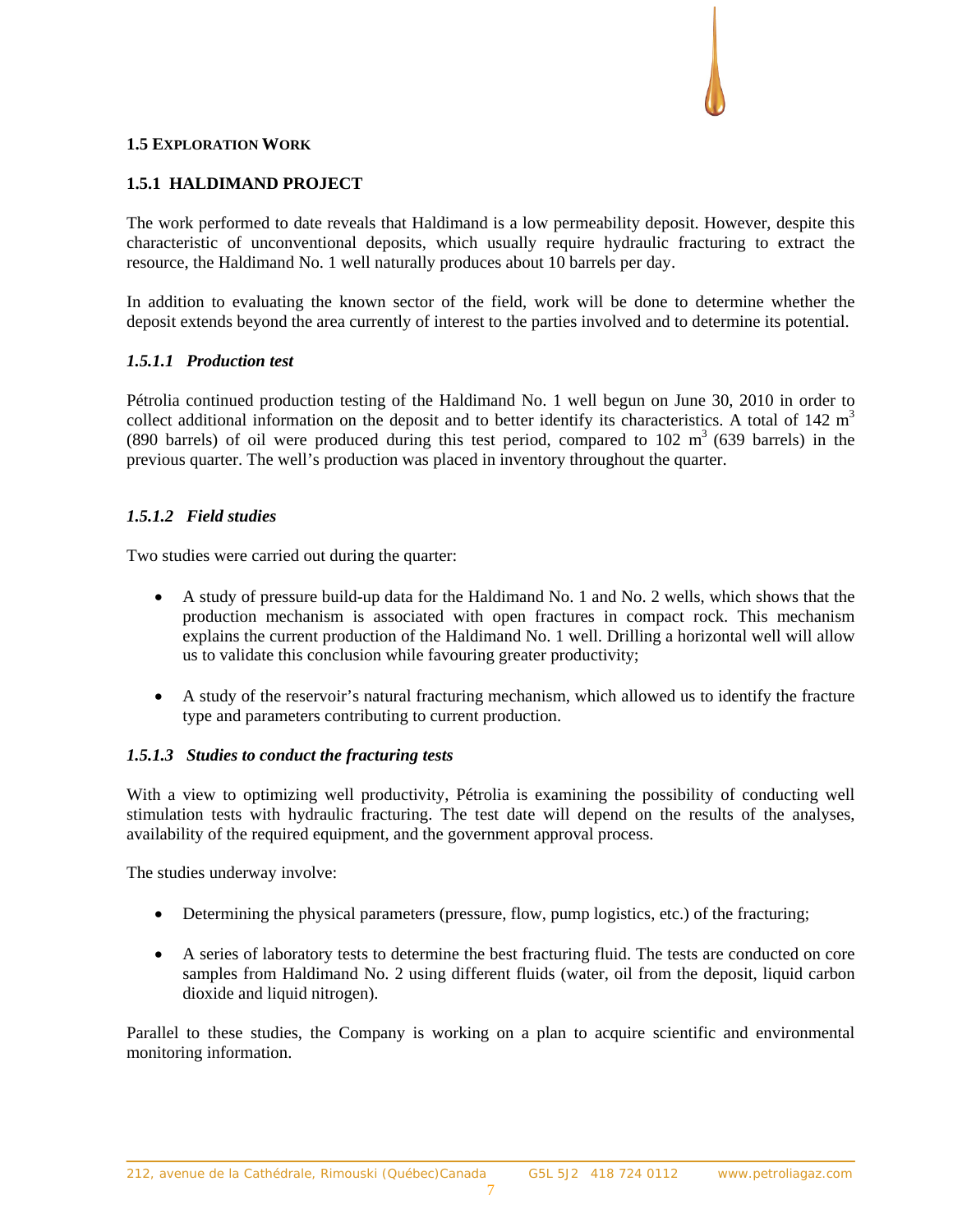

# *1.5.1.4 Additional surveys*

In order to obtain more specific data on the deposit's geometry and its extension outside the zone covered by the 3-D seismic survey, the partners agreed to carry out a magnetotelluric survey, which will show the zones most conducive to oil accumulation and to determine the natural fracture orientation.

As well, a geochemistry survey was carried out in the second quarter. The samples are being analyzed and the results will be available in the next quarter. The techniques used for these surveys are passive, meaning that they will not have any observable effect on the environment. The survey results will be compared to those of surveys previously carried out by the Company.

The program to purchase and reprocess the seismic lines acquired by Pétro-Canada in the 1980s continues. The raw data is now available. The reprocessing will begin in the next quarter and should greatly improve line quality.

Lastly, the gravity reversal survey mentioned in the previous quarterly report will continue with the aim of determining the depth of the oldest layers, which are not always included in seismic data.

| <b>Surface area</b>                           | 900 hectares                                                                                                                                                                                                                                                                                                                                                                                                                                                                                                                                               |
|-----------------------------------------------|------------------------------------------------------------------------------------------------------------------------------------------------------------------------------------------------------------------------------------------------------------------------------------------------------------------------------------------------------------------------------------------------------------------------------------------------------------------------------------------------------------------------------------------------------------|
| <b>Exploration costs as at March 31, 2011</b> | \$9,935,792                                                                                                                                                                                                                                                                                                                                                                                                                                                                                                                                                |
| Partnership                                   | · Pétrolia and Québénergie (64%), Junex 36% -<br>over $9 \text{ km}^2$<br>· Pétrolia (50%) and Québénergie (50%) outside<br>of the 9 $km^2$ perimeter<br>• Pétrolia became the operator for the Haldimand<br>Project on July 30, 2009<br>· Pétrolia acquired 100% interest on an area of<br>150 km <sup>2</sup> surrounding the Haldimand structure<br>of<br>$\bullet$ Signing<br>the<br>final<br>agreement<br>with<br>Québénergie on December 20, 2010                                                                                                    |
| <b>Achievements</b>                           | • Acquisition of seven seismic lines in 2005, with<br>a total length of 34 km<br>• Drilling of Pétrolia-Haldimand No. 1 in 2005<br>• 3-D seismic campaign in 2008, covering 13 km <sup>2</sup><br>• Soil-geochemistry survey in 2008<br>• Gravimetric survey in 2009 to refine the current<br>models<br>• Drilling of Pétrolia-Haldimand No. 2 in 2009<br>• Additional completion work and production test<br>at the Pétrolia-Haldimand No. 1 well (February<br>2010)<br>• Completion work and production test at the<br>Haldimand No. 2 well (March 2010) |

# **SUMMARY: HALDIMAND**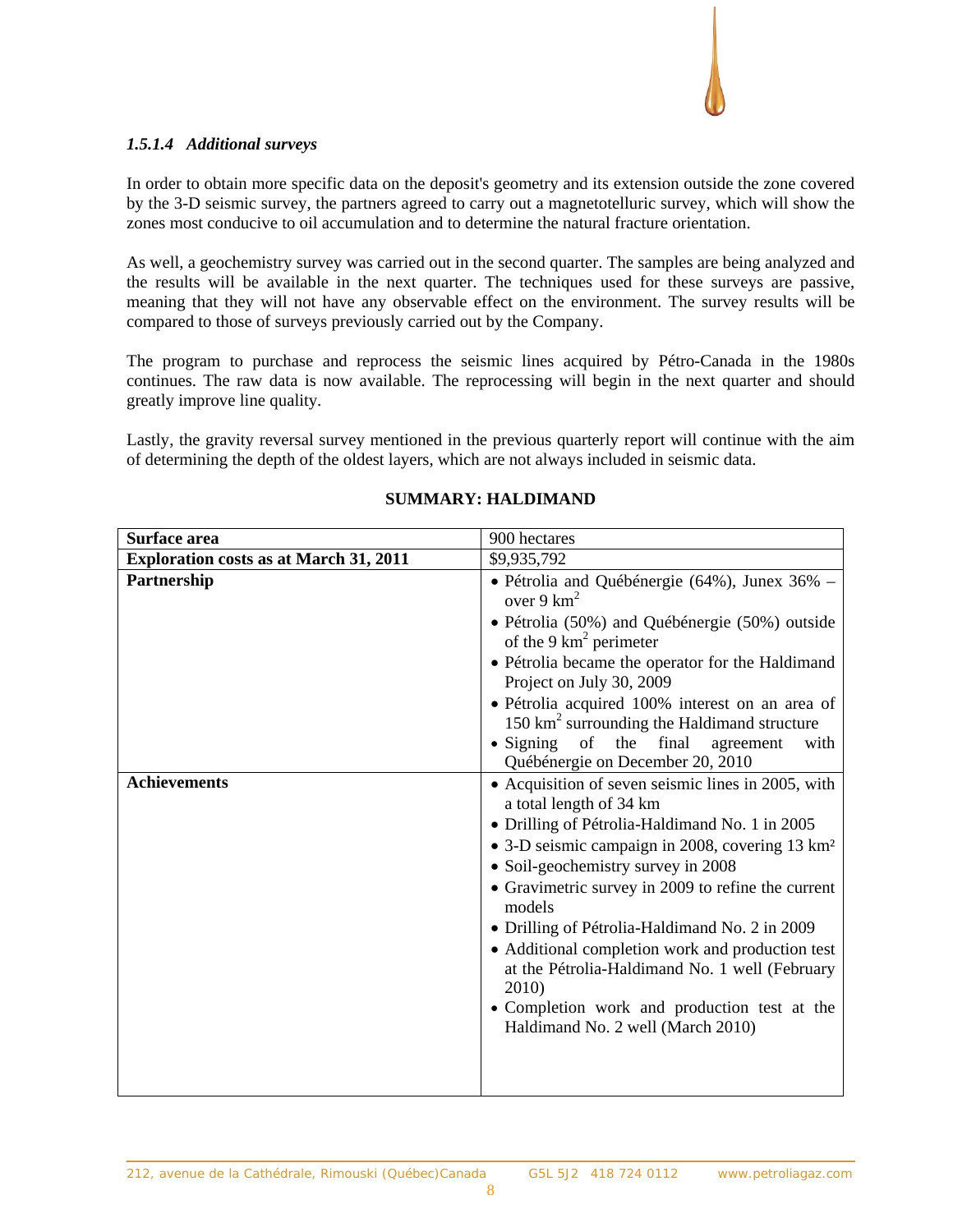

| <b>Work in progress</b> | • Production test on Haldimand No. 1             |  |  |
|-------------------------|--------------------------------------------------|--|--|
|                         | • Geochemical survey                             |  |  |
|                         | • Magnetotelluric survey                         |  |  |
|                         | • Interpretation of previous production tests    |  |  |
|                         | • Study of natural rock fracturing mechanism     |  |  |
|                         | • Petrophysical studies and in-laboratory        |  |  |
|                         | calibration                                      |  |  |
|                         | • Laboratory studies to determine the<br>best    |  |  |
|                         | fracturing fluid                                 |  |  |
|                         | • Organic matter evaluation                      |  |  |
|                         | • Processing of gravity field data               |  |  |
|                         | • Reprocessing of seismic lines                  |  |  |
| <b>Proposed work</b>    | • Finalize magnetotelluric survey<br>study<br>to |  |  |
|                         | fracture structure and orientation               |  |  |
|                         | • Anisotropy study on 3D seismic data to         |  |  |
|                         | determine fracture orientation                   |  |  |
|                         | • Hydraulic fracturing studies on existing wells |  |  |
|                         | • Drilling campaign                              |  |  |

# **1.5.2 TAR POINT PROJECT**

The characteristics found in the Indian Cover Formation make for an unconventional potential reservoir whose eventual exploitation will likely require hydraulic stimulation. The studies mentioned for the Haldimand project concerning the fracturing tests also apply to the Tar Point project.

# **SUMMARY: TAR POINT**

| Surface area                                  |                                                                                                                                                                                                                                                            |
|-----------------------------------------------|------------------------------------------------------------------------------------------------------------------------------------------------------------------------------------------------------------------------------------------------------------|
| <b>Exploration costs as at March 31, 2011</b> | \$4,836,434                                                                                                                                                                                                                                                |
| <b>Achievements</b>                           | • Soil geochemistry survey in 2008<br>• Acquisition of 5 seismic lines in 2008<br>• High-resolution airborne magnetic survey in<br>2008<br>• Gravimetric survey in 2009<br>· Drilling of Pétrolia Tar Point No. 1<br>• Completion work and production test |
| Work in progress                              | • Analysis of production test results<br>• Consultation on stimulation strategy                                                                                                                                                                            |
| <b>Proposed work</b>                          | • Fracturing and well commissioning                                                                                                                                                                                                                        |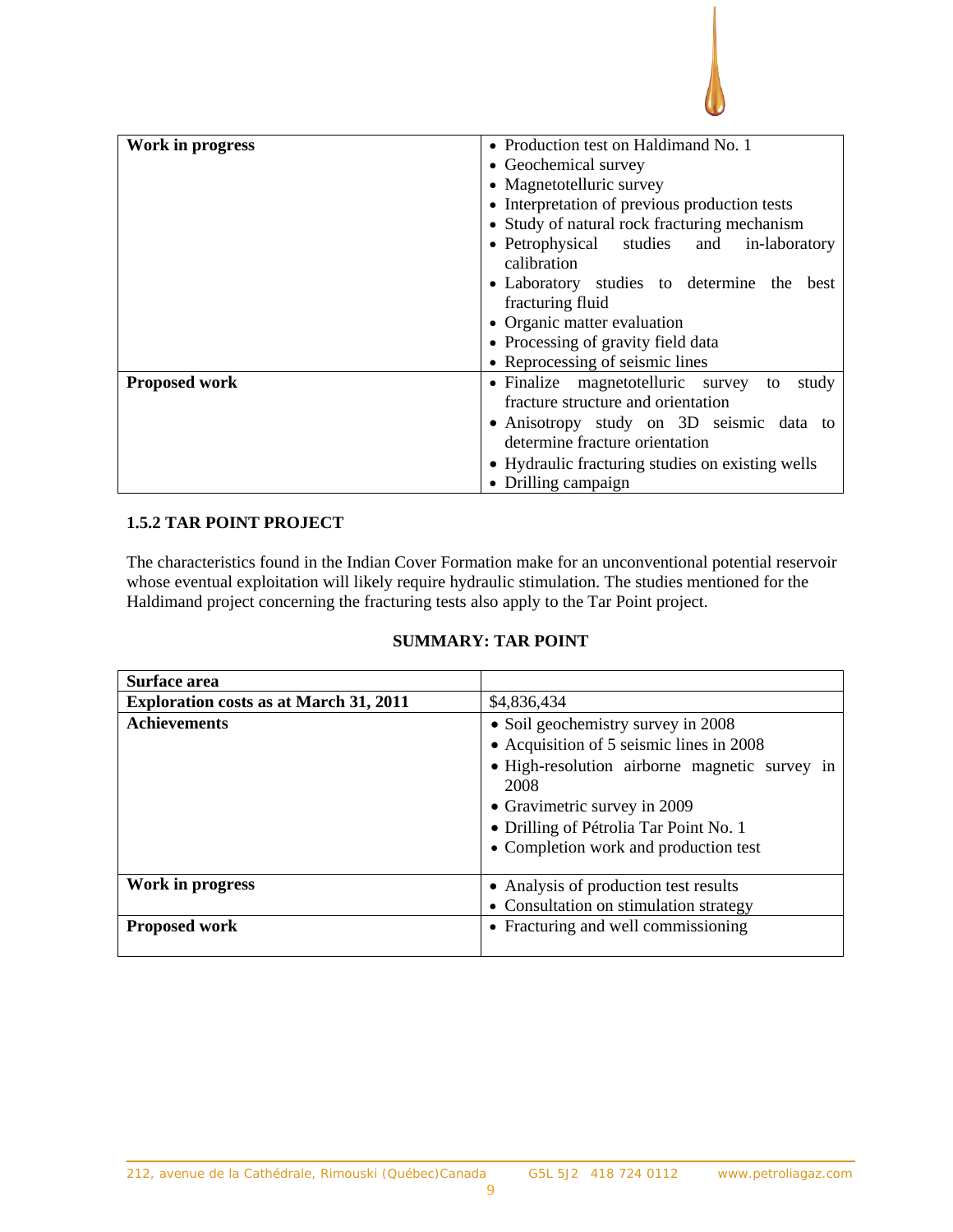# **1.5.3 BOURQUE PROJECT**

Over the last quarter, Pétrolia continued to search for a partner, which Management considers preferable for this project. However, the Company may decide to drill if sufficient financing is available.

In the second quarter, Pétrolia planned a soil geochemistry survey, which should be carried out in the next quarter. The aim is to find out whether the drilling targets selected for this project have a hydrocarbon footprint. The presence of hydrocarbons over the structures identified by the seismic survey would be another indication of the discovery potential in the West Point Formation reefs.

| Surface area                                  | $\bullet$ 74,267 hectares                                 |  |
|-----------------------------------------------|-----------------------------------------------------------|--|
| <b>Exploration costs as at March 31, 2011</b> | $\cdot$ \$3,591,213                                       |  |
| Partnership                                   | • 95% Pétrolia, 5% Pilatus Energy Canada                  |  |
|                                               | • Searching for a partner                                 |  |
| <b>Achievements</b>                           | • Purchase and interpretation of old seismic data         |  |
|                                               | • Acquisition of $3-D$ seismic data (65 km <sup>2</sup> ) |  |
|                                               | • Maturation study on organic matter                      |  |
|                                               | • Interpretation and evaluation of the results of the     |  |
|                                               | 3-D seismic survey                                        |  |
|                                               | • Identification of two targets for drilling              |  |
|                                               | • Preparation of a drilling site                          |  |
| Work in progress                              | • None                                                    |  |
| <b>Proposed work</b>                          | • Geochemistry survey                                     |  |
|                                               | • Drilling campaign                                       |  |

# **SUMMARY: BOURQUE**

# **1.5.4 ANTICOSTI ISLAND**

Anticosti Island meets the four criteria sought in a petroleum system, namely a highly productive source rock favourable for the production of petroleum, a good quality reservoir, impermeable cap rock, and the presence of numerous large-scale traps. This vast territory offers a number of exploration possibilities.

# **1.5.4.1** *Traditional Targets*

To date, the primary objective consisted in exploring the oil potential of the carbonates of the Trenton and Black River groups in the central and eastern sectors of the island. This exploration possibility, involving what is known in industry jargon as "sags," was very successful in the Appalachian Basin (Ontario and New York State). While the drilling carried out during the 2010 season did not meet expectations in terms of discoveries, it nonetheless confirmed the potential of the Trenton – Black River groups. A porous zone was actually penetrated in the Black River (Pétrolia Corridor Saumon No. 1. well), which produced the equivalent of 5,000 barrels of salt water over an open thickness of 3 cm. This flow attests to the quality of this reservoir.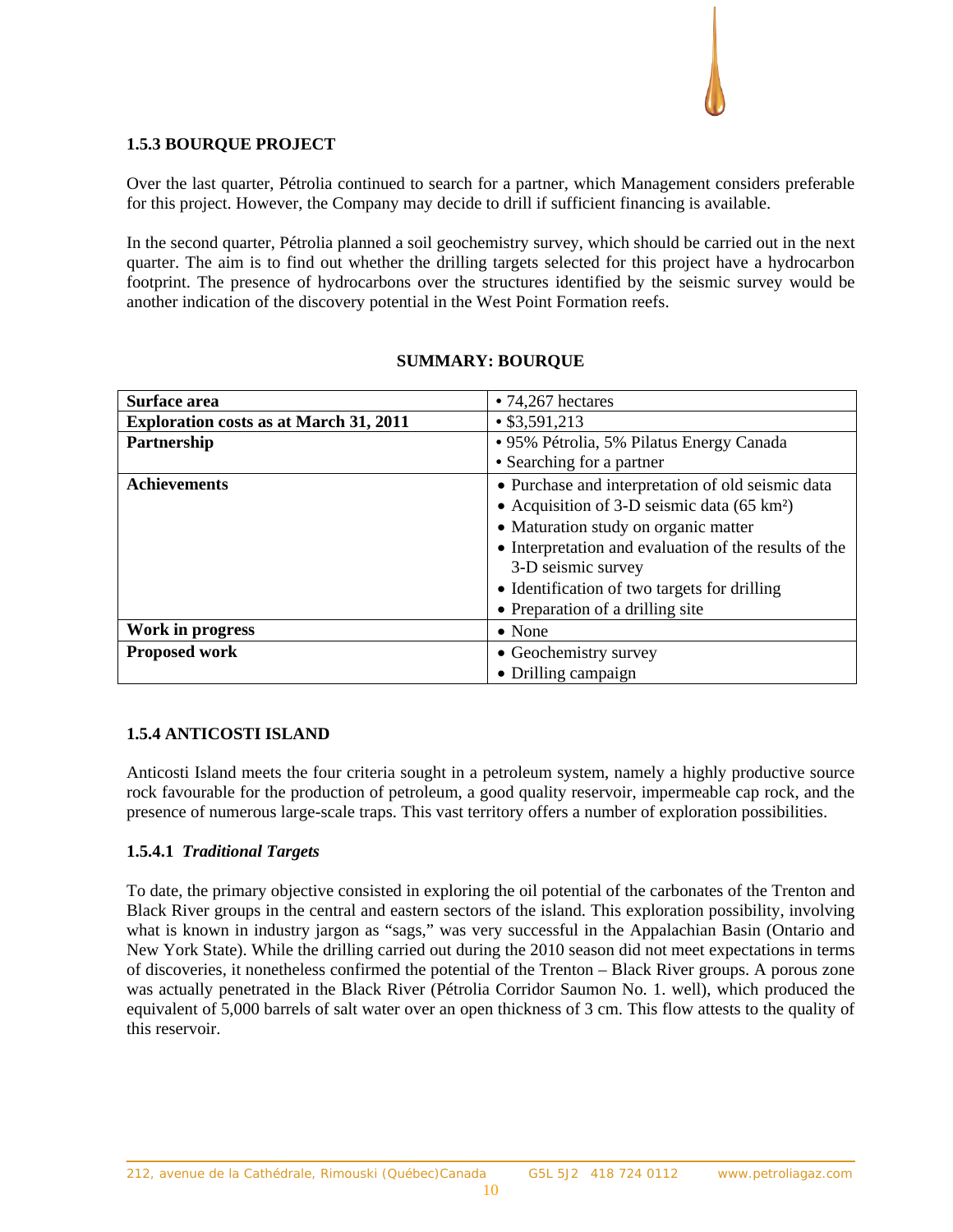

## **1.5.4.2** *Unconventional Targets*

Partner exchanges led to the decision to test the shale oil potential of the Macasty Formation. The core sample extracted from the shale at the Macasty Formation (Pétrolia Corridor Chaloupe No. 1 well) has created a new exploration possibility given the positive initial results (see press release published on February 9, 2011). The analyses performed by a laboratory in Weatherford, Houston and by Schlumberger Canada in fact confirm that the shales contain considerable quantities of oil and that the formation has the characteristics required for exploration possibilities.

The exploration program on Anticosti Island is currently in its early stages. Before the development phase can be envisioned, further work will be required to determine the potential for commercial recovery of shale resources.

Pétrolia and its partner Corridor Resources are already examining the options available to them, including a partnership, for best executing the upcoming phases in the exploration and evaluation of the resources.

| Surface area                                  | 638,106 hectares                                     |  |
|-----------------------------------------------|------------------------------------------------------|--|
| <b>Exploration costs as at March 31, 2011</b> | • \$6,101,738                                        |  |
|                                               |                                                      |  |
| Partnership                                   | • Corridor Resources Inc.                            |  |
|                                               | • License acquired in 2007                           |  |
|                                               | • Pétrolia interest: 25% to 50%                      |  |
|                                               | • Seeking a partner to continue evaluating the       |  |
|                                               | potential of the Macasty Formation                   |  |
| <b>Achievements</b>                           | • Interpretation of seismic lines and available      |  |
|                                               | drilling data                                        |  |
|                                               | • Soil geochemistry survey (gas absorbed through     |  |
|                                               | microbial analysis) conducted on the entire island   |  |
|                                               | in 2008 (1,700 samples)                              |  |
|                                               | · Interpretation of Shell and Hydro-Québec seismic   |  |
|                                               | data                                                 |  |
|                                               | • Integration of drilling data into modern composite |  |
|                                               | logs                                                 |  |
|                                               | • Evaluation of the Shell Jupiter No. 1 and Shell    |  |
|                                               | Roliff No. 1 wells                                   |  |
|                                               | • Study on the characteristics of organic matter in  |  |
|                                               | selected wells on the island                         |  |
|                                               | · Drilling campaign in 2010 (3 wells drilled),       |  |
|                                               | including three contiguous core samples extracted    |  |
|                                               | in the Macasty Formation                             |  |
|                                               | • Environmental characterization of drilling sites   |  |
| <b>Work in progress</b>                       | · Evaluation of drilling works carried out in the    |  |
|                                               | summer of 2010                                       |  |
|                                               | • Study of the analysis results of the core samples  |  |
|                                               | extracted from the Macasty Formation                 |  |
| <b>Proposed work</b>                          | • Continue with the Macasty evaluation               |  |

# **SUMMARY: ANTICOSTI**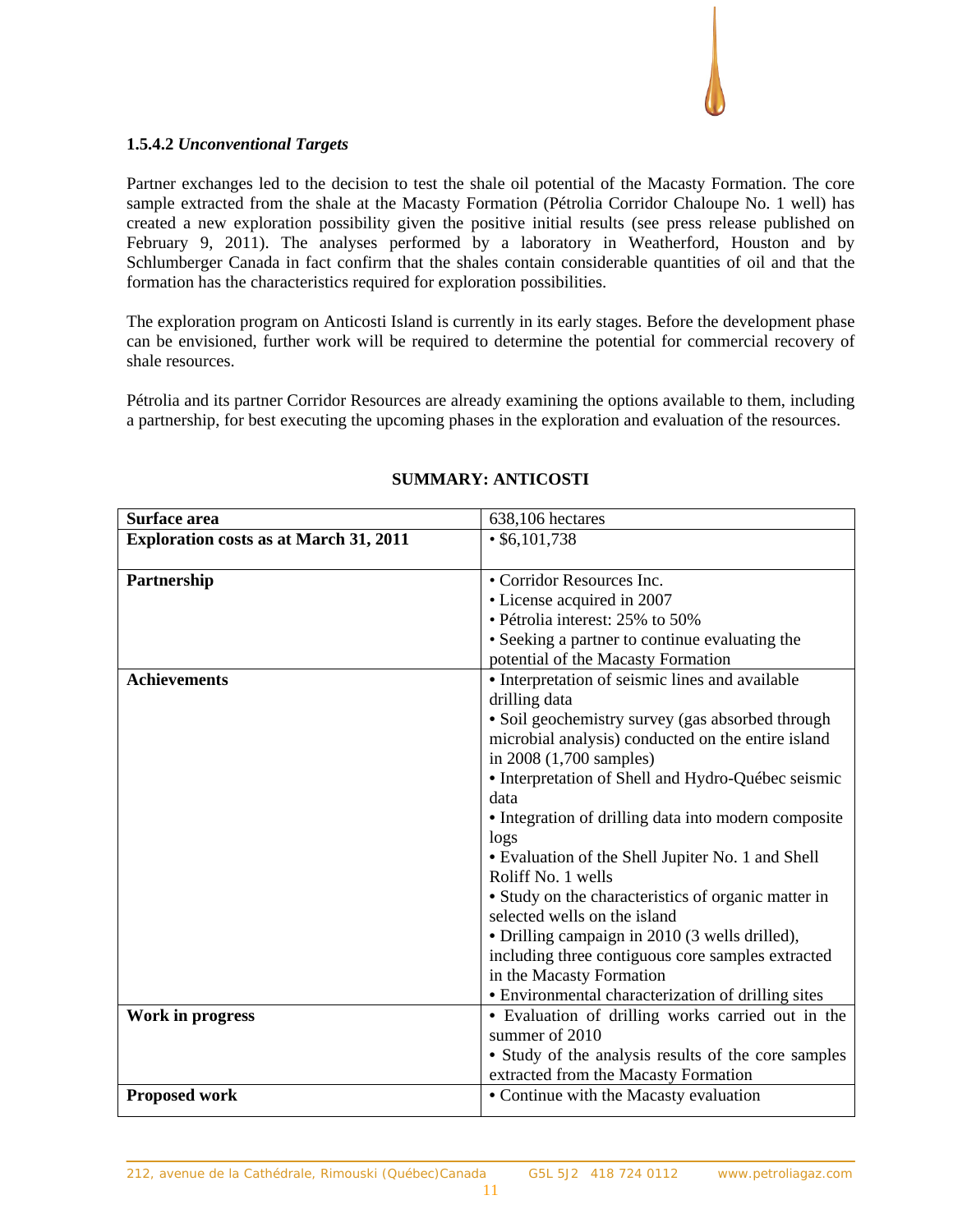

# **1.5.5 OTHER PROPERTIES**

As it did in 2010, Pétrolia spent the quarter ended March 31, 2011 focused on the Haldimand and Anticosti projects, resulting in little activity on its other properties.

Organic matter analyses were conducted on field samples from all of its properties in order to enhance Pétrolia's knowledge of the maturity and source rock potential of rocks in the Gaspé region. Weatherford was mandated to carry out this work. The results are now known and will be incorporated into the other data.

Amounts were also allocated to a geochemical project carried out by the same firm and using the same approach as the Haldimand survey. This project, which was introduced during the quarter and is slated to continue into the next quarter, covers portions of the Gaspésia, Edgar and Marcel-Tremblay properties.

No other activities were carried out on these properties.

# **1.6 OPERATING RESULTS AND CASH POSITION**

For the second quarter, the Company received no amount for the evaluation of oil reserves since the oil from the production test was stored in inventory. Interest revenue on short-term investments accounted for \$45,386, compared with \$6,646 for the same period in 2010. There was no stewardship revenue.

As at March 31, 2011, the Company had cash and cash equivalents of \$6,112,653, a decrease of \$1,639,462 since December 31, 2010. Exploration and administration expenses explain most of this change.

As at March 31, 2011, working capital was positive at \$7,072,474, which will allow the Company to continue its exploration projects.

# **1.7 COMMITMENTS**

Under the terms of exploration licenses granted by Quebec's Ministry of Natural Resources and Wildlife and New Brunswick's Ministry of Natural Resources, the Company has committed to pay them a rent amount of \$622,266 by 2013. The following minimum payments will be due over the course the next few fiscal years:

| 2011      | 2012      | 2013      |
|-----------|-----------|-----------|
| \$209,776 | \$206,245 | \$206,245 |

In addition, the Company must perform work on its properties on a yearly basis, with minimum costs varying according to the age of the licenses; therefore, they correspond to \$0.50 per hectare for the first year of the license and increase by \$0.50 annually, ultimately reaching \$2.50 per hectare as of year five. The minimum amount of work required is \$135,398 in 2011, \$968,687 in 2012, \$665,747 in 2013, and \$840,943 in 2014.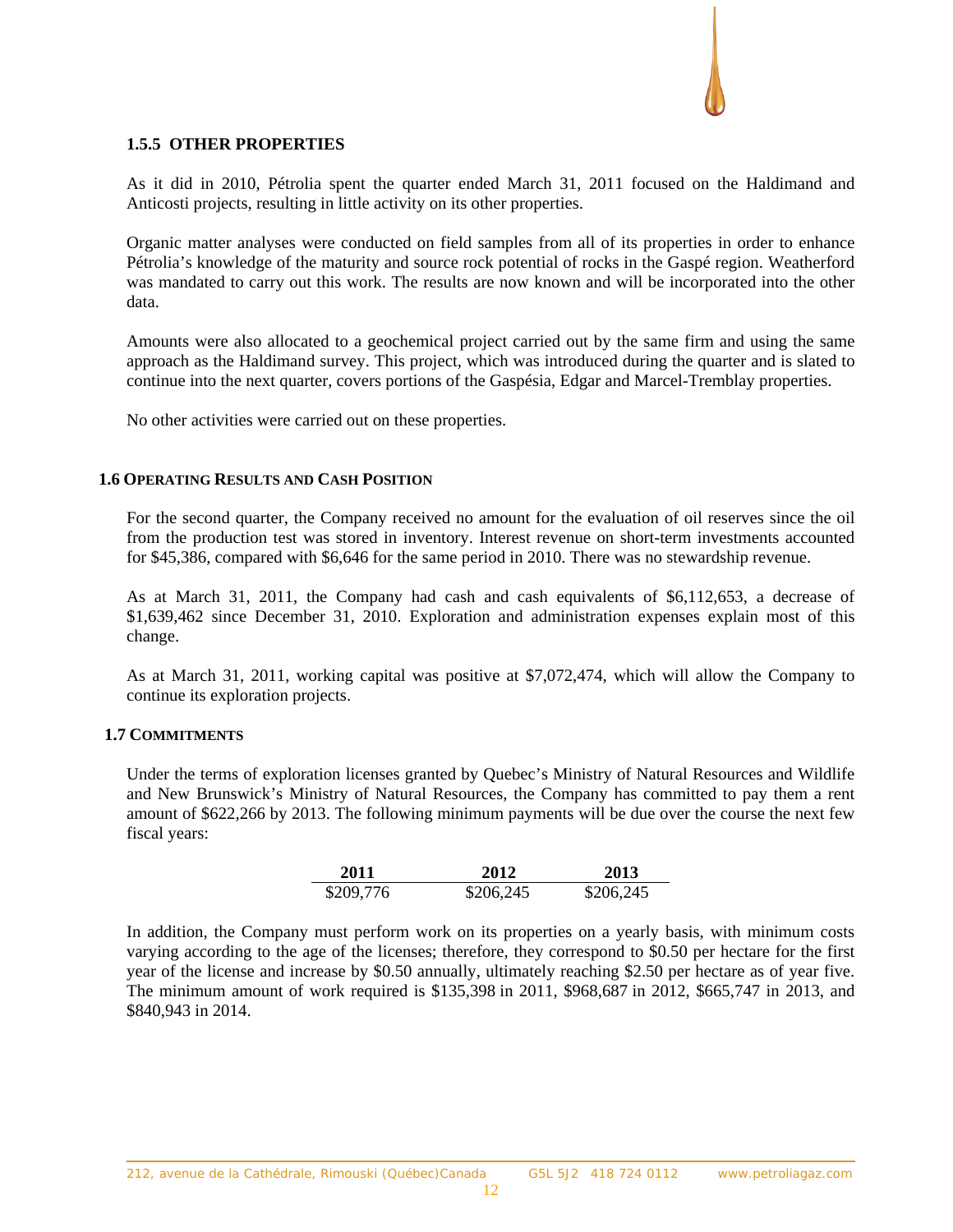

The Company has signed leases for the rental of office space and one house from four different corporations. The balance of the commitments associated with these leases, excluding escalation clauses, is \$1,360,469, of which \$7,700 is payable to a company in which a director holds a minority share. The following minimum payments will be due over the course the next few fiscal years:

| <b>2012</b> | <b>2013</b> | 2014    | 2015    | 2016    |
|-------------|-------------|---------|---------|---------|
| 263,150     | 275,247     | 275,247 | 275,247 | 206,435 |

# **1.8 ANALYSIS OF OPERATING AND ADMINISTRATIVE EXPENSES**

Operating and administrative expenses for the quarter totalled \$552,869, compared with \$571,512 in 2010. The \$18,643 decrease between the same quarter in 2011 and 2010 is mainly caused by the following variances:

- Stock-based compensation: an amount of \$71,400 was recorded, compared with \$183,600 in 2010;
- Salaries and fringe benefits: payroll for the quarter grew by \$37,598 as the result of an increase in the Company's exploration activities. Administrative employees were hired;
- Interest on the debt: An interest amount of \$22,126 was accounted for with regard to the debt incurred through the funding of tax credit on resources.

|                                         | 2011         |                 | 2010      |            |            |            | 2009                      |            |
|-----------------------------------------|--------------|-----------------|-----------|------------|------------|------------|---------------------------|------------|
|                                         | <b>March</b> | <b>December</b> | September | June       | March      |            | <b>December September</b> | June       |
|                                         | \$           | \$              | \$        | \$         | \$         | \$         | \$                        | \$         |
| Revenue                                 | 45,386       | 6,522           | (46, 658) | 47,342     | 6,646      | 18,772     | 46,759                    | 66,186     |
| Net earnings<br>(net loss)              | (384, 846)   | 3,477,401       | (330,057) | (244, 544) | (402, 692) | (381, 236) | 386,447                   | (135, 103) |
| Net earnings<br>(net loss)<br>per share |              |                 |           |            |            |            |                           |            |
| Basic                                   | (0.008)      | 0.0695          | (0.0068)  | (0.0053)   | (0.0092)   | (0.0092)   | 0.0095                    | (0.0033)   |
| Diluted                                 | (0.008)      | 0.0571          | (0.0068)  | (0.0053)   | (0.0092)   | (0.0094)   | 0.0073                    | (0.0033)   |

#### **1.9 SUMMARY OF QUARTERLY RESULTS**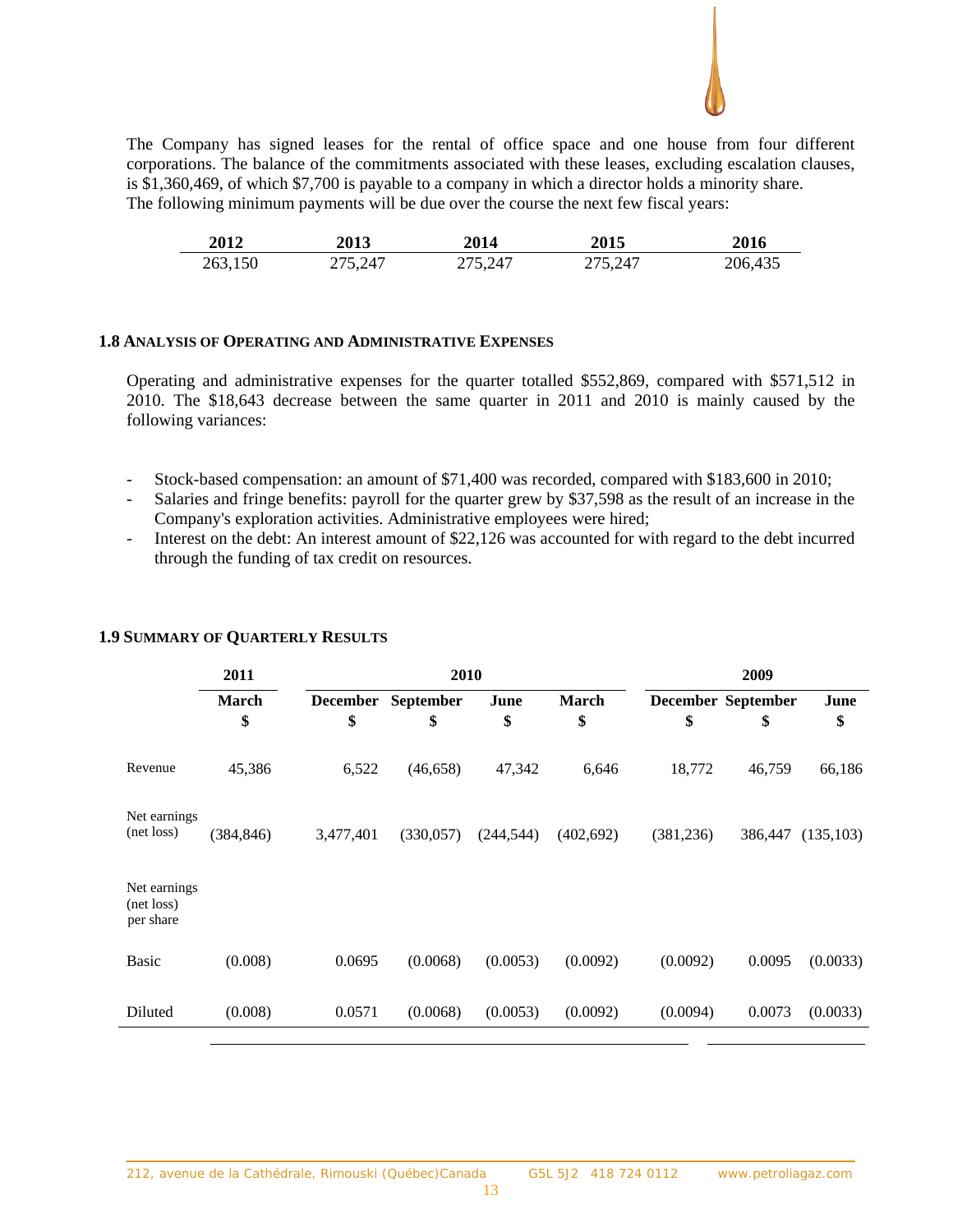

Revenue consists mostly of interest earned for each of the quarters. The negative revenue for September 2010 is mainly due to the reclassification of income from the evaluation of oil reserves over the first three quarters of fiscal 2010, which was itemized against the exploration expenses reported. General and administrative expenses are relatively stable from one quarter to another. The main changes in quarterly losses or profits are explained as follows:

| $2009 -$ September | Unrealized gain of \$200,000 on an investment and future income taxes of<br>\$542,000 recorded.                |
|--------------------|----------------------------------------------------------------------------------------------------------------|
| $2009 - December$  | Unrealized loss of \$458,500 on an investment and a gain on disposal of shares of<br>\$395,163 recorded.       |
| $2010 - March$     | Stock-based compensation of \$183,600 recorded.                                                                |
| $2010 - December$  | Stock-based compensation of \$48,600 and a gain on disposal of interest in certain<br>licenses of \$3,856,703. |
| $2011 - March$     | Stock-based compensation of \$71,400.                                                                          |

## **1.10 RELATED-PARTY TRANSACTIONS**

During the quarter, a company (Gestion LesTrois Inc.) in which one of Pétrolia's directors holds a minority interest billed the Company rent for space in the amount of  $$1,486 (2010 - $2,142)$ .

Also during the quarter, another company (Géominex Inc.) in which one of Pétrolia's directors holds a minority interest. As at March 31, 2011,  $$44,475$  is due from these two companies (2010 – \$33,995).

The Company shares certain administrative expenses with Ressources Appalaches, a company that shares a director. For the third quarter, it billed the Company for the following expenses:

|                              | 2011                     | <b>2010</b> |
|------------------------------|--------------------------|-------------|
| Salaries and fringe benefits | 3,771                    | 34,110      |
| Office supplies              | 556                      | 900         |
| Telecommunications           | $\overline{\phantom{0}}$ | .266        |

A sum of \$384 is due to this company as at March 31, 2011 (2010 – \$38,295).

Transactions were carried out with a company (Seisserv Inc.) whose majority shareholder is a director of Pétrolia. The exploration work billed to the Company for the quarter amounted to \$984 (2010 – \$6,780). No amount is due as at March 31, 2011 (2010 – \$0).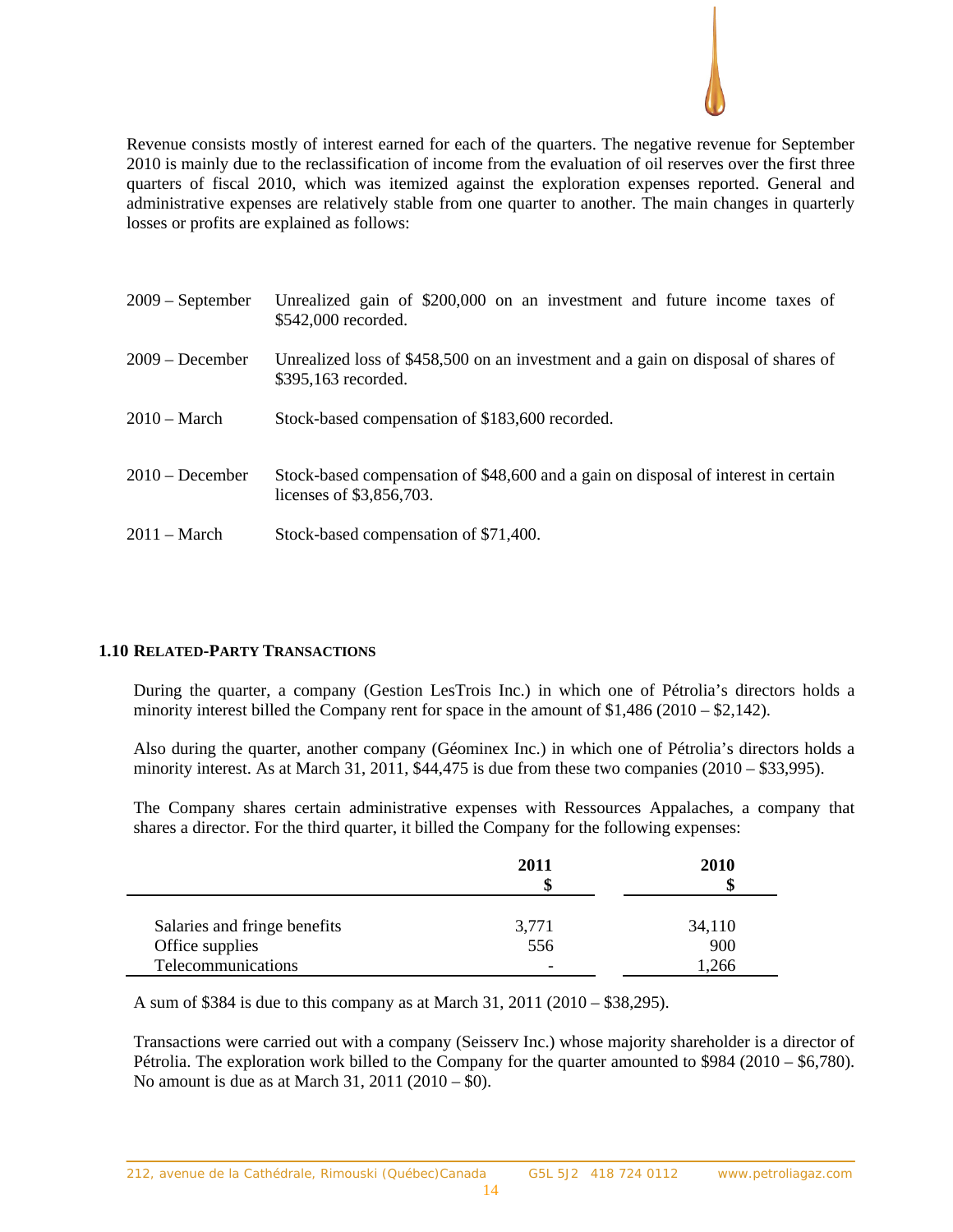

These transactions occurred in the normal course of business at the fair exchange value established and accepted between the arm's-length parties.

#### **1.11 ACCOUNTING POLICIES**

During the quarter, the company adopted an inventory policy.

### **Accounting policy for inventory**

Inventory is evaluated following the retail inventory method, whereby each element is evaluated at the current sale price, which is then reduced using the percentage markup for each category concerned.

Readers are asked to refer to Note 2 in the financial statements dated September 30, 2010, for a detailed description of the other accounting standards.

### **1.12 NEW ACCOUNTING STANDARDS**

No new accounting standards were adopted during the quarter.

### **1.13 FUTURE ACCOUNTING STANDARD**

#### **IFRS Convergence**

In February 2008, the Accounting Standards Board (AcSB) confirmed that Canadian generally accepted accounting principles (GAAP) for publicly accountable enterprises will be replaced by International Financial Reporting Standards (IFRS). IFRS rely on a conceptual framework similar to that of Canadian GAAP, but there are significant differences in terms of recognition, evaluation, and disclosures.

The transition will take place at the latest for fiscal years begun on or after January 1, 2011. Consequently, the Company expects that the interim financial statements for the three-month period ended December 31, 2011, and the annual financial statements for the fiscal year ended September 30, 2012, will be the first that it presents in accordance with IFRS.

#### **Training**

The personnel assigned to the convergence with IFRS has undergone and continue to receive training by the Order of Chartered Accountants of Quebec. Given that IFRS will change by 2011, all changes that could affect the Company must be monitored.

# **Affected Accounting Standards**

The detailed analysis of accounting standards affected by the convergence to IFRS should be completed throughout fiscal 2010-2011. In general, much effort must be put into the presentation of financial statements, since IFRS require more disclosures.

The following list contains the main areas in which the accounting standard modifications are expected to have an impact on the Company's financial statements. This list should not be considered an exhaustive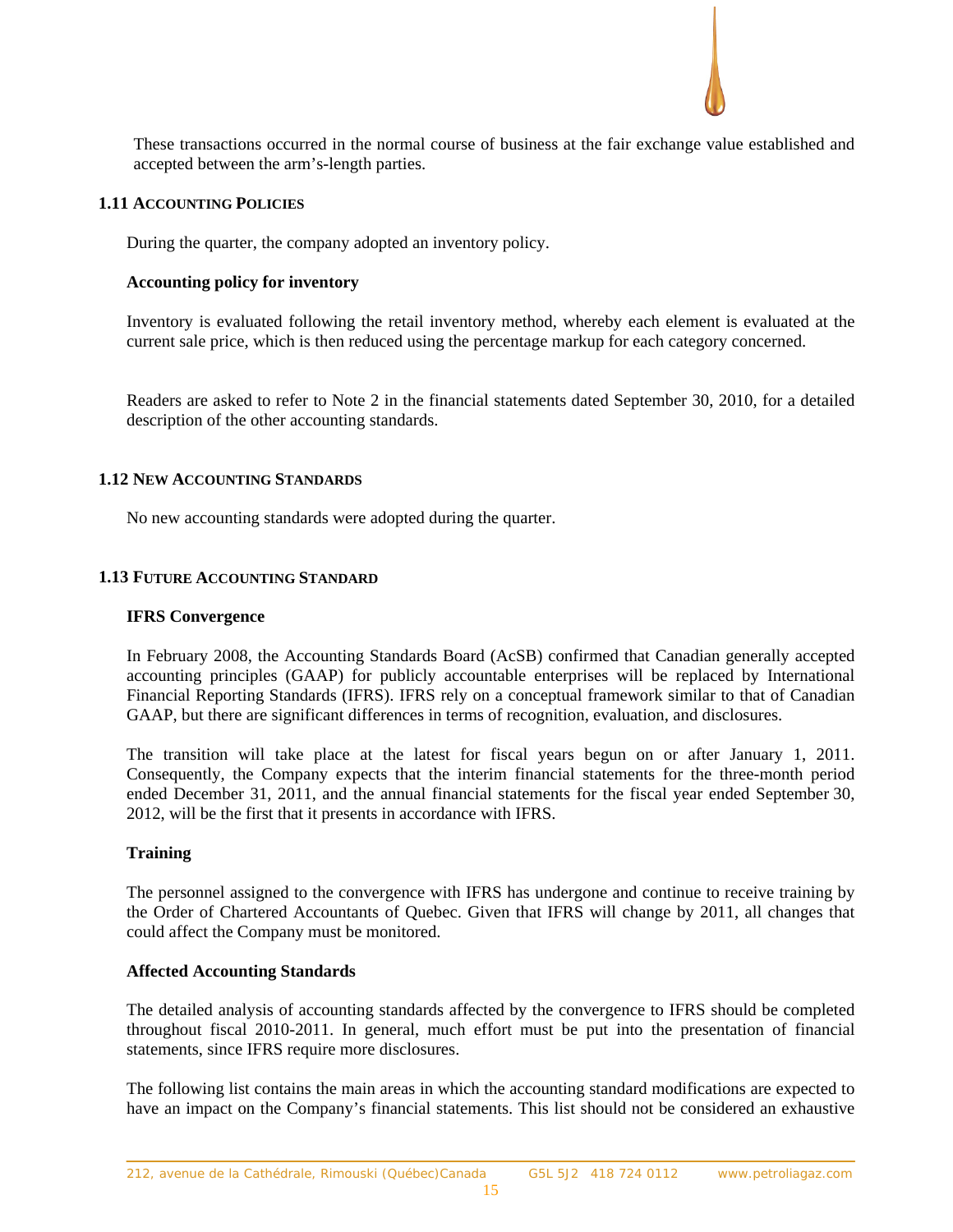

list of the modifications that will result from conversion to IFRS. It aims to highlight the areas that the Company considers most important; however, the analysis of the modification is not complete, and the choice of accounting standards under IFRS, if any, has not been determined. The regulatory bodies that promulgate Canadian GAAP and IFRS carry out significant projects on a continuous basis, which could have an impact on the final differences between Canadian GAAP and IFRS and their repercussions on the Company's financial statements during the coming years. The following list covers the standards that exist based on the current Canadian GAAP and IFRS. For now, however, the Company is unable to reliably quantify the expected impact of these differences on its financial statements. The standards are as follows:

# **Initial Adoption (IFRS 1)**

IFRS 1 gives directives on the general approach to be taken when IFRS are adopted for the first time. The fundamental principle of IFRS 1 is the retrospective application of valid IFRS as of the date of initial adoption. IFRS 1 realizes that a full retrospective application may not be possible or appropriate in all situations and stipulates:

• exemptions for certain specific aspects of certain IFRS in the preparation of the opening balance sheet; and

• mandatory exemptions in the retrospective application of certain IFRS.

In addition, in order to ensure that the financial statements contain high-quality information that is transparent to users, IFRS 1 contains disclosure obligations to highlight the changes made to the financial statements following the convergence to IFRS.

The following table presents some of the main modifications of accounting methods which we believe should have an impact on the recording and evaluation of certain elements of the balance sheet and the income statement. Unless otherwise indicated, all accounting method modifications will be applied retrospectively.

| <b>Accounting</b><br>method                 | Main differences in accounting treatment                                                                                                                                                                                                                                                                                                                                                                 | <b>Potential impacts</b>                                                                                                                                                          |
|---------------------------------------------|----------------------------------------------------------------------------------------------------------------------------------------------------------------------------------------------------------------------------------------------------------------------------------------------------------------------------------------------------------------------------------------------------------|-----------------------------------------------------------------------------------------------------------------------------------------------------------------------------------|
| Provisions and<br>contingent<br>liabilities | IFRS require the recording of a provision if it is<br>more likely than not that an outflow of<br>resources will be necessary to settle the<br>obligation, while Canadian GAAP use a higher<br>threshold.<br>IFRS also require that a provision be recorded<br>in the case of onerous contracts, while<br>according to GAAP, the recording of such a<br>liability is only required in certain situations. | Opening balance sheet and after the<br>transition: We have not finished our<br>evaluation. It is possible<br>that<br>additional provisions will be recorded<br>according to IFRS. |

| Income tax | The various accounting method modifications   Opening balance sheet: No significant |                                       |
|------------|-------------------------------------------------------------------------------------|---------------------------------------|
|            | according to IFRS will also have an impact on   impact is expected. No short-term   |                                       |
|            | the corresponding deferred tax asset or liability, deferred taxes.                  |                                       |
|            | unless a reduction of value is required.                                            |                                       |
|            |                                                                                     | After the transition: The impact will |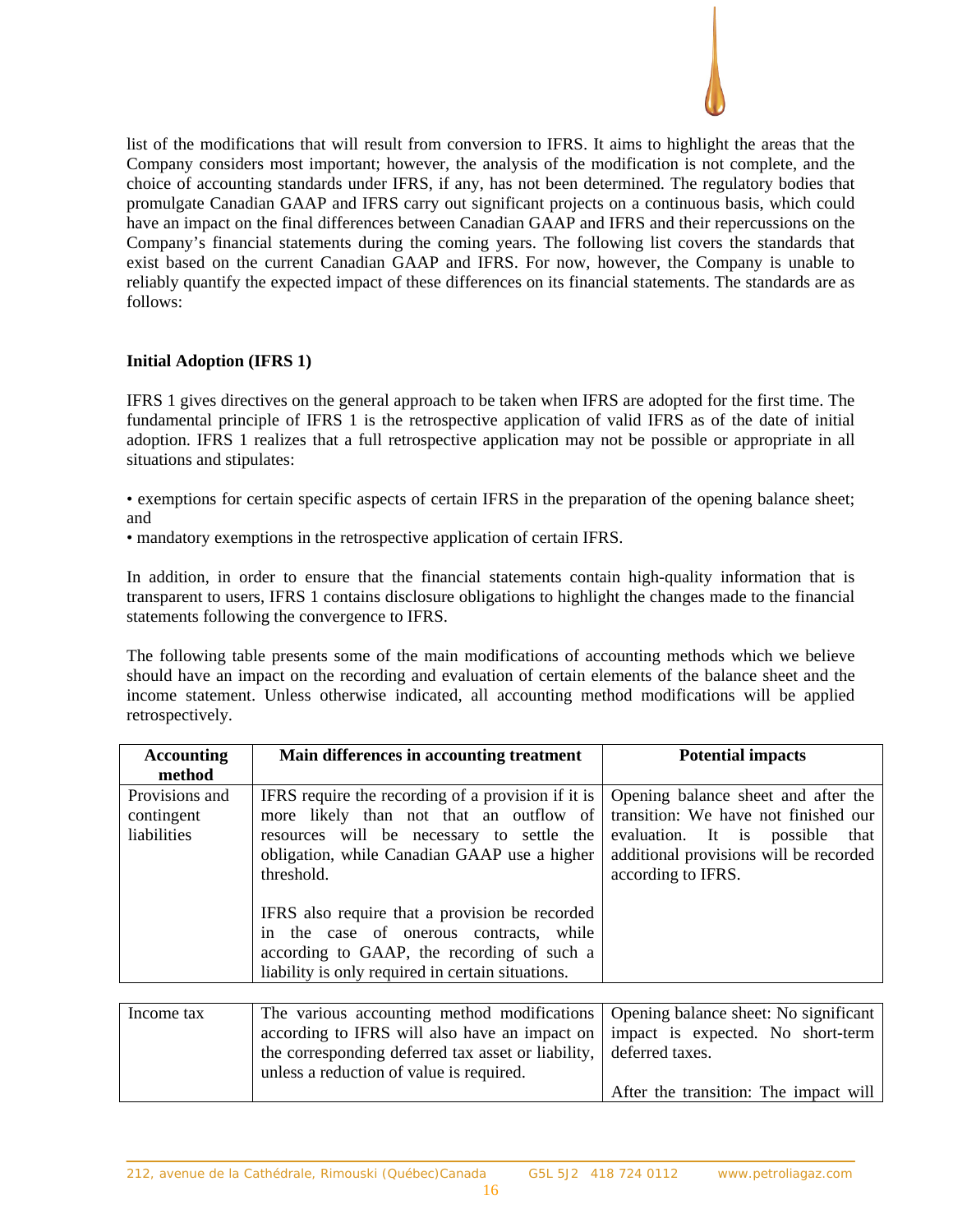|                                                                                                                                                                                                                                                                                                                                                                                                 | depend on the net effect of all of the<br>differences between the accounting<br>methods.                                                                                                                                                                                                                                       |
|-------------------------------------------------------------------------------------------------------------------------------------------------------------------------------------------------------------------------------------------------------------------------------------------------------------------------------------------------------------------------------------------------|--------------------------------------------------------------------------------------------------------------------------------------------------------------------------------------------------------------------------------------------------------------------------------------------------------------------------------|
| The tax consequences of a transaction recorded<br>in other comprehensive income or directly in<br>shareholders' equity during previous periods<br>must be recorded directly in other<br>comprehensive income or directly<br>in<br>shareholders' equity ("retrospective research").<br>According to Canadian GAAP, any subsequent<br>variation of deferred taxes is charged against<br>earnings. | Opening balance sheet: No significant<br>impact is expected on overall<br>shareholders' equity.<br>After the transition: The impact on<br>earnings will depend on the extent of<br>the variations in deferred taxes that<br>will be<br>recorded<br>other<br>in<br>comprehensive income or directly in<br>shareholders' equity. |

| <b>Accounting</b> | Main differences in accounting treatment            | <b>Potential impacts</b>              |
|-------------------|-----------------------------------------------------|---------------------------------------|
| method            |                                                     |                                       |
| Stock-based       | IFRS requires that expected extinctions be taken    | Opening balance sheet: No significant |
| compensation      | into account in the recording of stock-based        | impact.                               |
|                   | compensation cost at the time of the granting       |                                       |
|                   | rather than recognize the extinctions when they     | After the transition: The impact will |
|                   | occur. When the acquisition is gradual, IFRS        | depend on the method of granting      |
|                   | requires that each segment of the granting be       | stock options.                        |
|                   | evaluated and recorded separately, as each          |                                       |
|                   | segment has a different acquisition period, and     |                                       |
|                   | the fair value of each will therefore be different. |                                       |

#### **Steps in the Conversion Process:**

# *First Step*

Consists of the initial evaluation, i.e. identifying the differences between Canadian GAAP and IFRS, as well as conducting an initial analysis of IFRS 1 – regarding exceptions for the initial switch to IFRS. This phase is now completed.

# *Second Step*

Consists of the detailed evaluation, and includes the prioritization of accounting issues, the quantification of the impact of the conversion to IFRS, and the examination and approval of the accounting principles selected. This phase is now completed.

# *Third Step*

Design: the accounting system and its internal controls are simple, for the Company is still in the exploration phase and should, seeing as no major challenges are anticipated, be able to operate its accounting systems according to IFRS. This being said, some Excel spreadsheets will need to be modified so as to support the changes rendered necessary by the convergence. This phase is currently being executed.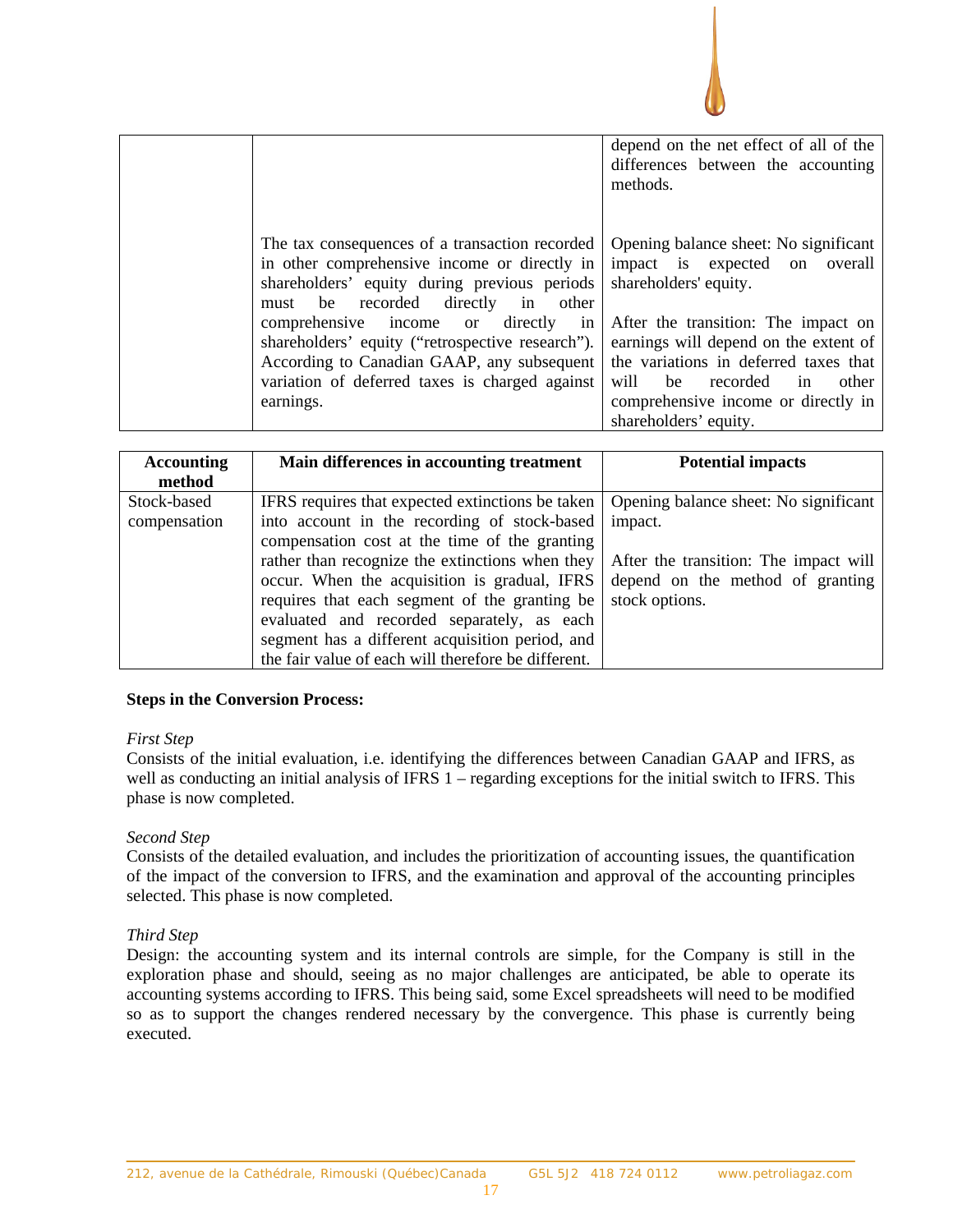### *Fourth Step*

The fourth implementation phase is underway, and we are dedicating significant energy to preparing IFRS financial statement models. According to the provisions of IFRS 1, we are required to disclose not only comparative data, but also, during the year in which IFRS are adopted, the opening balance sheet at the start of the comparative period.

We feel that the Company will be in a position to prepare an interim financial report that complies with IAS-34 for its quarter ending on December 31, 2011.

### **Information Systems**

The Company's accounting process is simple, since it is a company in the exploration stage. The Company should be able to operate its accounting systems under IFRS, since no significant challenge is foreseen. However, certain Excel spreadsheets will need to be adapted in order to support the necessary changes due to the convergence.

### **Internal Controls**

The Company's signing officers have the responsibility of ensuring that there are processes allowing them to have the necessary knowledge in support of the declarations made in the certifications, more specifically that the documents in SEDAR are reliable. The officers will ensure that once the convergence process is completed, they will still be able to sign their certification.

## **Impact on Commercial Activities**

The Company's business processes are simple, and no significant challenge is expected in order to operate according to IFRS. The Company has few transactions in foreign currencies and has no long-term debt or capital obligations. The Company does not expect that the IFRS will change these processes when it completes flow-through private placements. The Company has no compensation plan that will be affected by the IFRS. The stock option plan is not affected by financial ratios or objectives.

Business processes will be monitored during the 2010-2011 fiscal year in order to detect impacts not identified during our initial analysis.

#### **1.14 RISK MANAGEMENT AND FINANCIAL INSTRUMENTS**

#### **Risk Management Policy**

Through its financial assets and liabilities, the Company is exposed to various risks. The following analysis provides an assessment of the risks as at March 31, 2011, the date of the balance sheet.

# **Credit Risk**

Financial instruments that potentially subject the Company to credit risk consist primarily of cash and cash equivalents and accounts receivable. The Company's cash and cash equivalents are held with or issued by first-class financial institutions. Receivables mostly represent sums due from the governments and related parties. Therefore, Management considers the risk of non-performance on these instruments to be very minimal.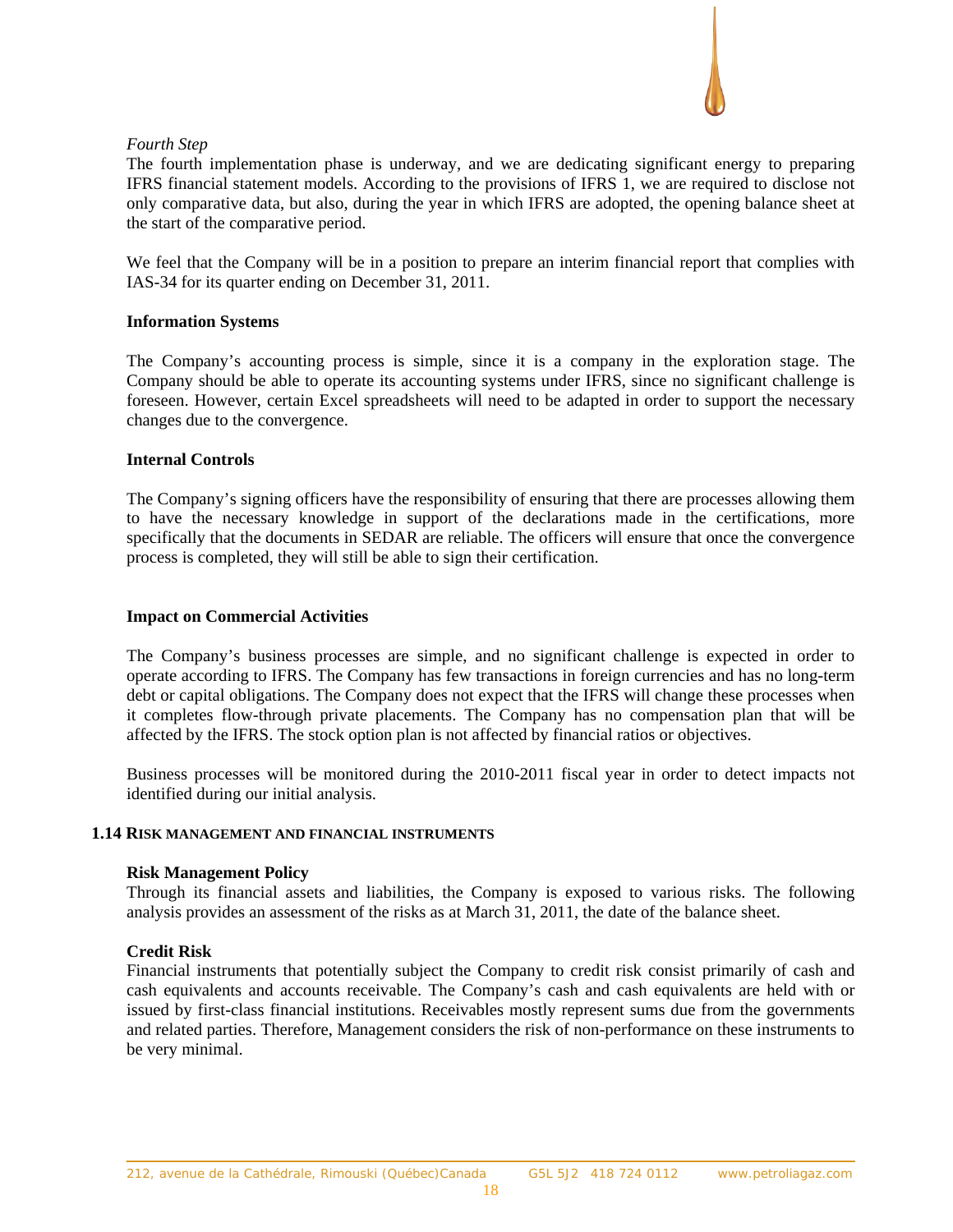Maximum exposure to credit risk at March 31:

|                                       | 2011<br>\$       | 2010<br>\$             |  |
|---------------------------------------|------------------|------------------------|--|
| Cash<br>Money market fund             | 308,153<br>1,000 | 2,838,455<br>1,250,552 |  |
| Guaranteed investment<br>certificates | 5,803,500        |                        |  |
| Receivables                           | 3,699,460        | 3, 318, 153            |  |
|                                       | 9,812,113        | 7,407,159              |  |

# **Liquidity Risk**

Liquidity risks are the risks that the Company would be unable to cope with its financial obligations at the required times or could only do so at excessive cost. The Company finances its growth through the issuance of shares and the sale of interests in some of its petroleum assets. One of Management's main financial objectives is to maintain an optimal level of liquidities by actively managing the exploration work to be performed.

Considering the liquid resources at the Company's disposal, Management feels that the Company is exposed to high liquidity risks.

All of the Company's financial liabilities have a maturity of less than one year.

#### **Market Risk**

Market risk is the risk of fluctuations in the fair value or future cash flows of financial instruments due to market factors. Market risk is comprised of three types of risk: interest rate risk, foreign exchange risk, and other price risks. The Company is exposed to two of these risks, namely interest rate risk and other price risks.

#### A) Interest Rate Risk

Interest rate risk refers to the effect of interest rate fluctuations on the value of investments and long-term debt.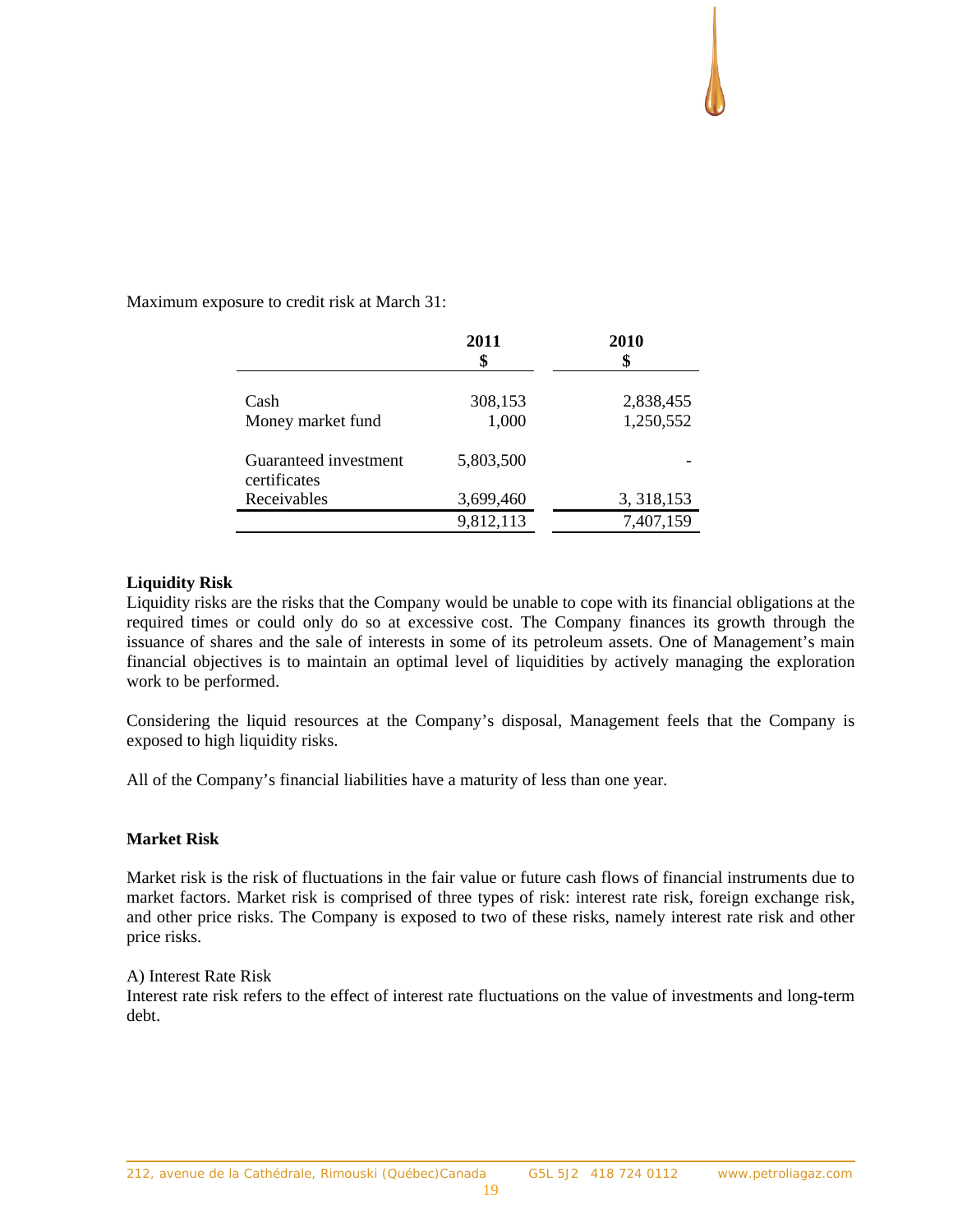

Investments are at a fixed interest rate, and thereby expose the Company to the risk associated to variations in the fair value ensuing from interest rate fluctuations. For the quarter ended March 31, 2011, an increase or decrease of 1% in the interest rates in effect at that date (with all other variables remaining equal) would have triggered a net loss variation of \$1,590.

The Company has a variable rate bank loan, and is thus exposed to interest risk due to fluctuations in the prime rate. For the fiscal year ended December 31, 2010, an increase or decrease of 1% in the interest rates in effect at that date (with all other variables remaining equal) would have triggered a net loss variation of \$600.

### B) Other Price Risks

The Company is exposed to fluctuations in oil and gas prices, which have an effect on the potential profitability of the oil and gas properties it holds. This can go so far as to impact the Company's exploration plans and decisions to move ahead with production.

### **Categorization of Financial Instruments**

Financial instruments fall into one of the following five categories: held for trading, investments held to maturity, loans and debts, financial assets available for sale, or other financial liabilities. The category determines the instrument's accounting treatment. The Company establishes the category during the initial recording of the financial instrument based its underlying goal.

| <b>Financial assets/liabilities</b> | Category                    | <b>Valuation</b>      |  |  |
|-------------------------------------|-----------------------------|-----------------------|--|--|
|                                     |                             |                       |  |  |
| Cash and cash equivalents           | Held for trading            | Fair value            |  |  |
|                                     |                             |                       |  |  |
| Receivables                         | Loans and debts             | Cost after impairment |  |  |
|                                     |                             |                       |  |  |
| Investments                         | Held for trading            | Fair value            |  |  |
| Trade and other payables            | Other financial liabilities | Cost after impairment |  |  |
| Loan                                | Other financial liabilities | Cost after impairment |  |  |

The Company's financial assets and liabilities are categorized and valued as follows:

Financial instruments valued at the cost after impairment are initially recognized at fair value then at the cost after impairment, with gains and losses recognized in net earnings for the period during which the gain or loss occurs. Changes in the fair value of financial instruments categorized as held for trading are recorded in net earnings for the period during which the change takes place.

# **Fair Value**

The fair value of investments is determined as follows:

Guaranteed investment certificates: given their recent issuance, the fair value corresponds to their cost.

Money market funds: given their short-term maturity, the fair value corresponds to their cost.

As regards the loan, the accounting value is quite close to the fair value, and this because of a variable interest rate on the debt.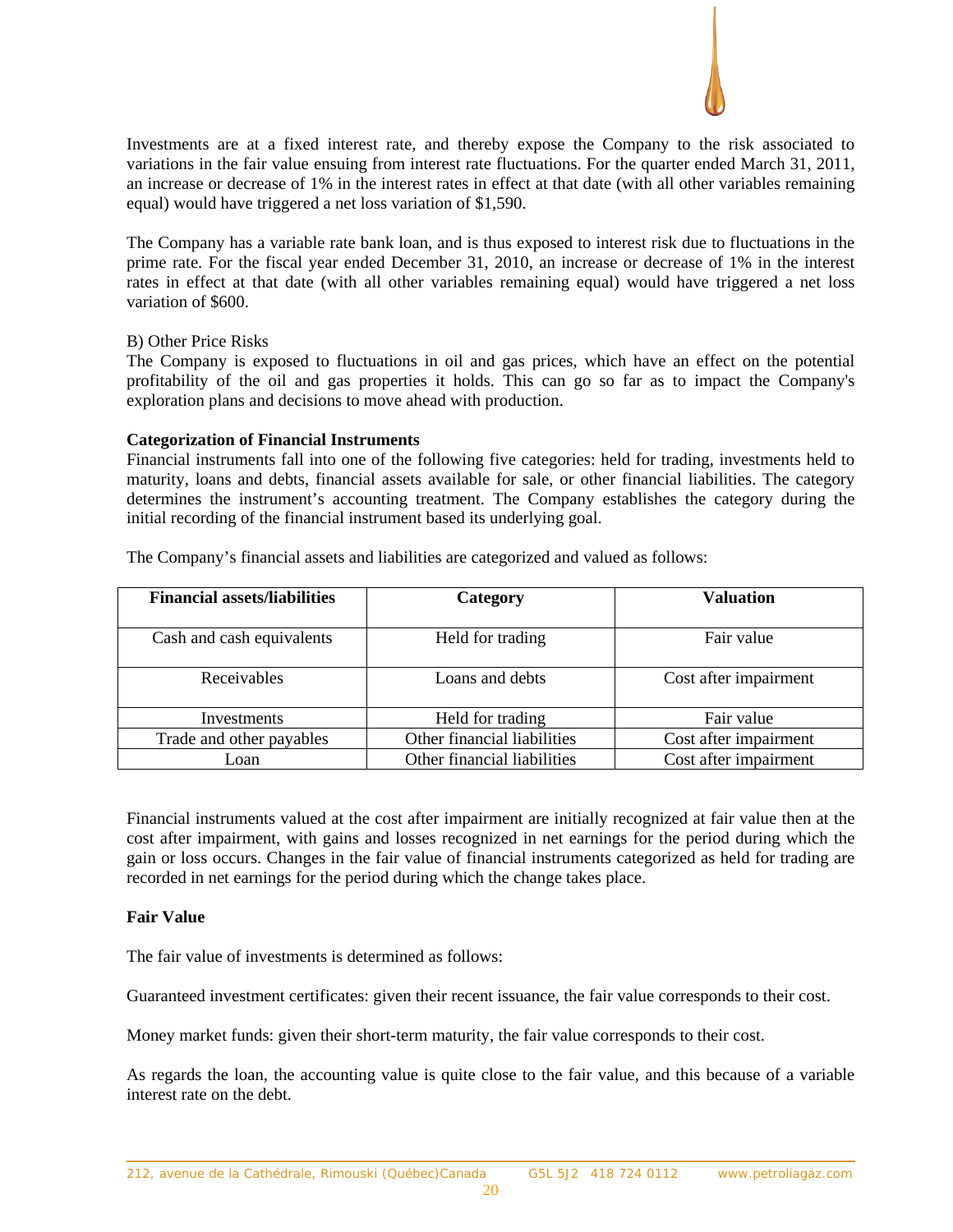# **Hierarchy of Fair Value Valuations**

Financial instruments recorded at fair value on the balance sheets are categorized according to a hierarchy that reflects the significance of the data used to carry out the valuations.

The hierarchy of fair value valuations is broken down into the following levels:

Level 1 – valuation based on the prices (non-adjusted) listed on the asset markets for identical assets or liabilities: cash is found on this level.

Level 2 – valuation techniques based on data other than the listed prices referred to in level 1 observable for assets or liabilities directly (prices) or indirectly (price derivatives): cash equivalents and investments are found on this level.

Level 3 – valuation techniques based on a significant share of data related to the asset or liability not based on observable market data (non-observable data).

The hierarchy that applies as part of the determination of the fair value requires the use of data observable on the market each time such data exist. A financial instrument is placed at the lowest level of the hierarchy for which a piece of significant data has been taken into account in the valuation of the fair value.

There was no transfer in the valuation of financial assets between levels 1 and 2 during the quarter.

The fair value of financial instruments for the period ending on March 31 is summarized as follows:

|                                 | 2011                    |                         | 2010                    |                         |  |
|---------------------------------|-------------------------|-------------------------|-------------------------|-------------------------|--|
|                                 | <b>Book value</b><br>\$ | <b>Fair value</b><br>\$ | <b>Book value</b><br>\$ | <b>Fair value</b><br>\$ |  |
| Financial assets                |                         |                         |                         |                         |  |
| held for trading:               |                         |                         |                         |                         |  |
| Cash and cash equivalents       | 6,112,653               | 6,112,653               | 4,089,007               | 4,089,007               |  |
| Investments                     | 754,331                 | 754,331                 | 380,000                 | 380,000                 |  |
| Loans and debts:<br>Receivables | 3,699,460               | 3,699,460               | 3,318,152               | 3,318,152               |  |
| Other financial liabilities:    |                         |                         |                         |                         |  |
| Trade and other payables        | 1,376,247               | 1,376,247               | 1,417,669               | 1,417,669               |  |
| Loan                            | 2,243,310               | 2,243,310               |                         |                         |  |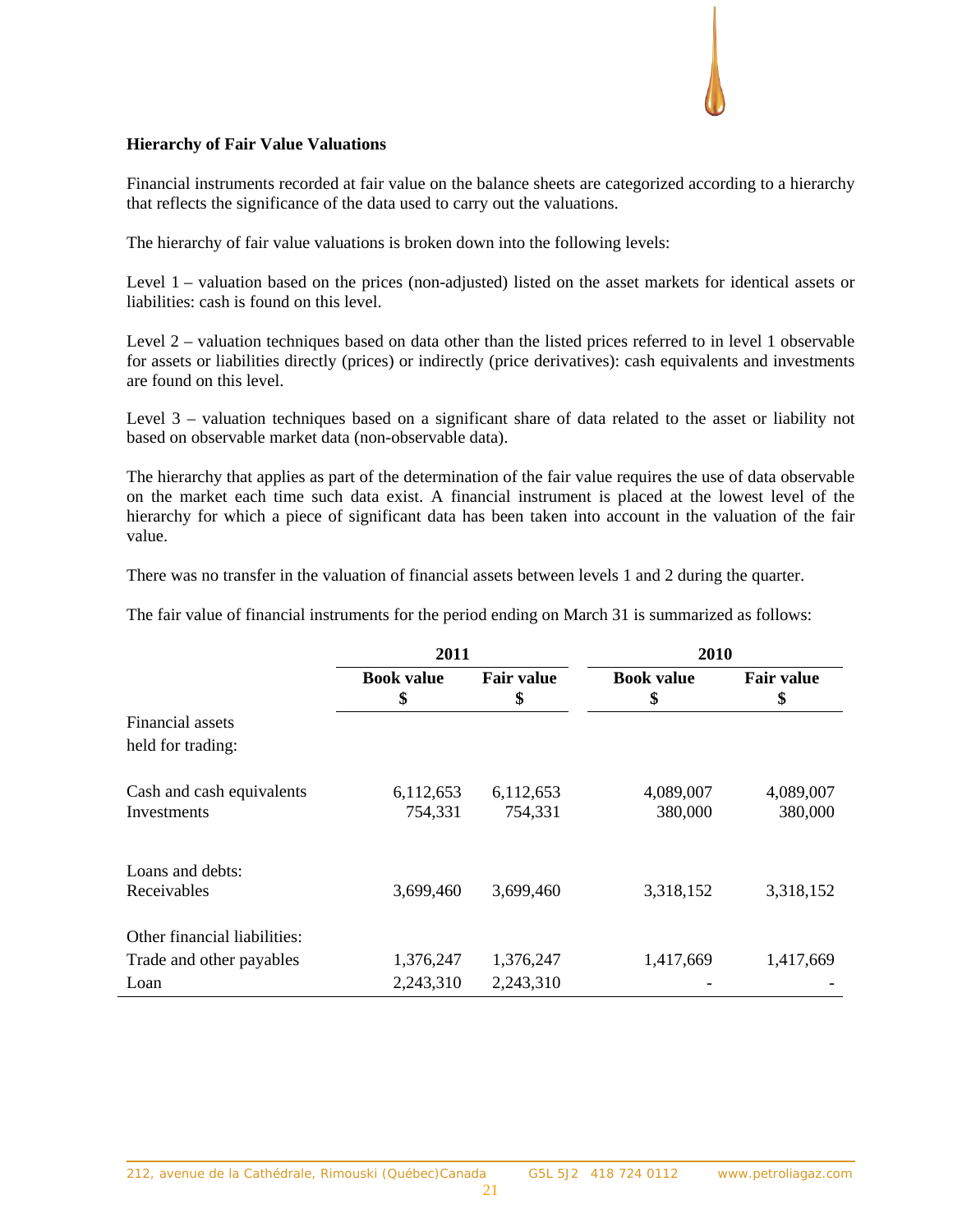#### **RISK AND UNCERTAINTY**

The mining properties held by the Company are currently in the exploration phase. The Company's longterm profitability is partially contingent on the costs and success of the exploration and ensuing development programs, which could in themselves be affected by various factors. These factors include environmental regulations, the characteristics of future mining deposits (quality and quantity of resources), production infrastructure development costs, financing costs, the cost of metals, the market value of mining products, and the competitiveness of the industry. The successful completion of reserve exploration and development projects will require major investments. Without cash flows generated by mining operations, the Company is dependent on capital markets for the financing of its exploration and development activities. Market conditions and other unexpected events could have an impact on the Company's ability to raise the funds needed to grow.

#### **1.15 ADDITIONAL INFORMATION**

#### a) Supplemental documents

Certain supplemental documents, including prior management reports and press releases, are available online at www.sedar.com in the documents section or on Pétrolia's Web site at: **www.petroliagaz.com**.

#### b) Rule 51-102 Section 5.2

The deferred exploration expenses for the quarter ended March 31, 2011, are detailed as follows:

|                              | Geology        | <b>Analysis</b> | Geophysical<br>surveys   | <b>Drilling</b>          | Completion               | General<br>expenses | <b>Evaluation of</b><br>oil reserves | <b>Stock-based</b><br>compensation | <b>Total</b> |
|------------------------------|----------------|-----------------|--------------------------|--------------------------|--------------------------|---------------------|--------------------------------------|------------------------------------|--------------|
|                              | \$             | \$              | \$                       | \$                       | \$                       | \$                  | \$                                   |                                    | \$           |
| Anticosti                    | 63,355         | 473             | 7,590                    | 525,497                  | 105                      | 1,260               |                                      | $\overline{\phantom{a}}$           | 598,280      |
| Gastonguay                   | $\overline{a}$ | $\overline{a}$  | $\overline{\phantom{a}}$ | $\overline{\phantom{a}}$ | $\overline{\phantom{a}}$ | ٠                   | $\overline{\phantom{a}}$             | $\overline{\phantom{a}}$           |              |
| Gaspésia-                    | 17,740         | ٠               | 210                      |                          | $\overline{\phantom{a}}$ | 575                 |                                      | $\overline{\phantom{a}}$           | 18,315       |
| Edgar-Marcel-<br>Tremblay    | 75             | $\overline{a}$  | $\overline{\phantom{a}}$ |                          | $\overline{\phantom{a}}$ | 275                 |                                      | $\overline{a}$                     | 350          |
| Gaspé                        | 7,345          | -               | 5,562                    | 34,225                   | 958                      | 6,485               |                                      | $\overline{\phantom{a}}$           | 54,575       |
| Gaspé Bourque<br>project     | 2,595          | $\overline{a}$  | 73                       | 261                      |                          |                     |                                      | $\overline{\phantom{a}}$           | 2,929        |
| Gaspé Haldimand<br>project   | 16,592         | 555             | 116,174                  | 6,790                    | 1,915                    | 9,932               | 72,902                               | $\overline{\phantom{a}}$           | 224,860      |
| Gaspé<br>Tar Point project   |                | $\overline{a}$  | 3,543                    | 56,160                   | 958                      | $\overline{a}$      | 11,133                               | $\overline{\phantom{a}}$           | 71,794       |
| Dalhousie (New<br>Brunswick) | 225            | $\sim$          | 2,365                    |                          |                          | 3,920               |                                      | $\overline{\phantom{a}}$           | 6,510        |
|                              | 107,927        | 1,028           | 135,307                  | 622,933                  | 3,936                    | 22,447              | 84, 035                              | $\overline{\phantom{a}}$           | 977,613      |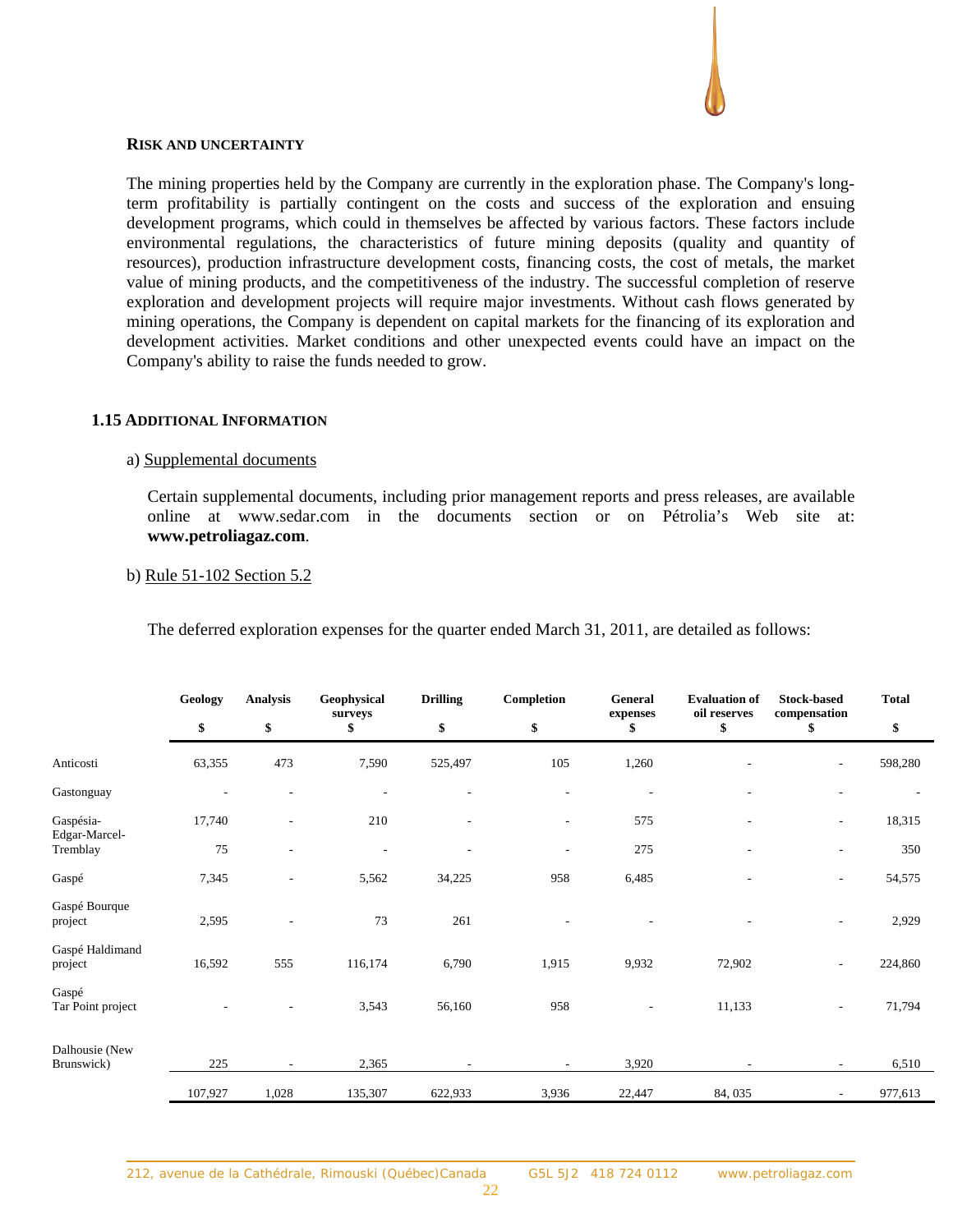# b) Rule 51-102 Section 5.2

The deferred exploration expenses for the quarter ended March 31, 2010, are detailed as follows:

|                                    | Geophysical |         |                 | General  |              |
|------------------------------------|-------------|---------|-----------------|----------|--------------|
|                                    | Geology     | surveys | <b>Drilling</b> | expenses | <b>Total</b> |
|                                    | \$          | \$      | \$              | \$       | \$           |
| Anticosti                          | 8,988       | 2,052   |                 |          | 11,040       |
| Gastonguay                         | 4,560       |         |                 |          | 4,560        |
| Gaspésia-Edgar-Marcel-<br>Tremblay | 10,800      | 36      |                 |          | 10,836       |
| Gaspé                              | 30,860      | 12,075  | 622             |          | 43,557       |
| Gaspé Bourque project              | 10,028      | 427     | 114             |          | 10,569       |
| Gaspé Haldimand project            | 81,821      | 22,582  | 990,999         |          | 1,095,402    |
| Gaspé Tar Point project            | 14,826      | 1,581   | 1,258,210       |          | 1,274,617    |
| Dalhousie (New Brunswick)          |             | 235     |                 |          | 235          |
|                                    | 161,883     | 38,988  | 2,249,945       |          | 2,450,816    |

#### c) Rule 51-102 Section 5.3

#### *Information on shares issued, warrants, and stock options as at May 12, 2011:*

Common shares: 50,504,787 common shares have been issued and are outstanding.

Warrants: Warrants can be exercised as follows:

- 2,146,911 shares at a price of \$1.30 per share until December 4, 2011;
- 1,750,000 shares at a minimum price of \$1.00 per share until October 10, 2012;
- 3,000,000 shares at the minimum price of \$1.00 per share until January 10, 2013.

Stock options outstanding: The stock options granted to its directors, members of senior management, employees, and service providers are as follows:

- 37,500 options exercisable at a price of \$0.74 per share until May 21, 2012;
- 587,500 options exercisable at a price of \$0.40 per share until June 21, 2012;
- 400,000 options exercisable at a price of \$0.60 per share until February 12, 2013;
- 150,000 options exercisable at a price of \$0.60 per share until March 3, 2013;
- 427,500 options exercisable at a price of \$1.25 per share until July 7, 2013;
- 180,000 options exercisable at a price of \$0.74 per share until May 21, 2014;
- 270,000 options exercisable at a price of \$0.89 per share until February 25, 2015;
- 845,000 options exercisable at a price of \$0.50 per share until December 8, 2015;
- 75,000 options exercisable at a price of \$1.31 per share until February 25, 2016.